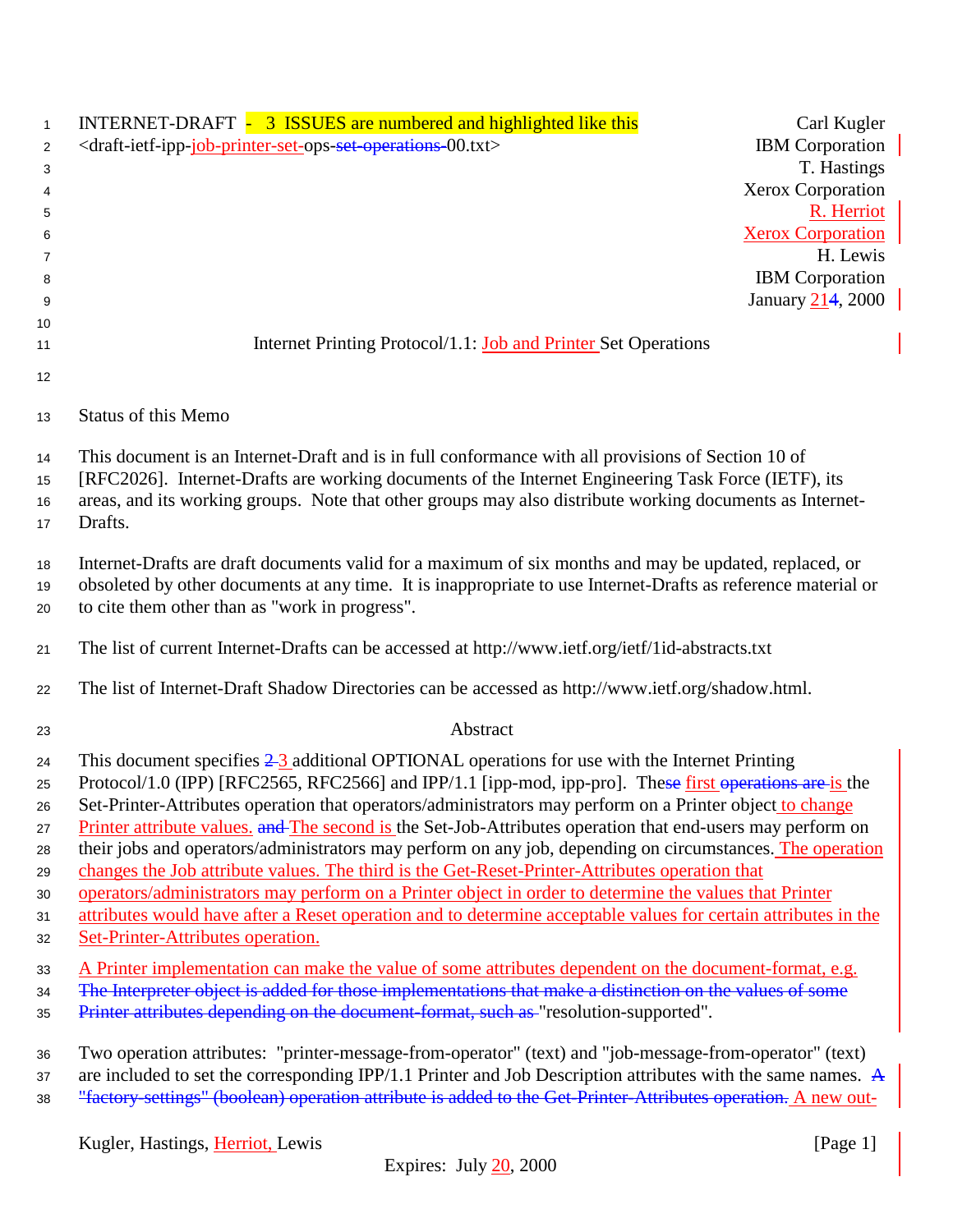- of-band value 'any-name' is added. It can be the value of "xxx-supported" attributes whose syntax types
- includes both 'keyword' and 'name'. The value 'any-name' matches any name supplied by the client during validation.
- New Printer Description attributes are added:
- printer-settable-attributes (1setOf type2 keyword)
- job-settable-attributes (1setOf type2 keyword)
- printer-message-time (integer(MIN:MAX))
- printer-message-date-time (dateTime)
- printer-message-operation (type2 enum)
- document-format-varying-attributes (1setOf type2 keyword)
- authentication-methods-supported (1setOf type2 keyword)
- security-methods-supported (1setOf type2 keyword)
- A new status code is added: 'client-error-attributes-not-settable'.
- A 'default' out-of-band values is added for use by the client in Set-Job-Attributes, Job Creation, and
- Validate-Job requests to indicate explicitly that the Printer is to apply its default value with the same

semantics and precedence (lower than the document content) as if the Job attribute were not present on the

Job object.

56 Finally, the 'not-settable' out-of-band attribute value is added for use with returning in the Set-Printer-

Attributes and Set-Job-Attributes operation responses.

 The scope of IPP, is characterized in RFC2526 "Design Goals for an Internet Printing Protocol". It is not the intent of this document to revise or clarify this scope or conjecture as to the degree of industry adoption

or trends related to IPP within printing systems. It is the intent of this document to extend the original set

of operations - in a similar fashion to the Set1 extensions which referred to IPP/1.0 and were later

incorporated into IPP/1.1.

 This document is intended for registration following the registration procedures of IPP/1.0 [RFC2566] and IPP/1.1 [ipp-mod]. This version contains only the Set-Printer-Attributes and Set-Job-Attributes operations

which have been removed from the Set2 operation document so that t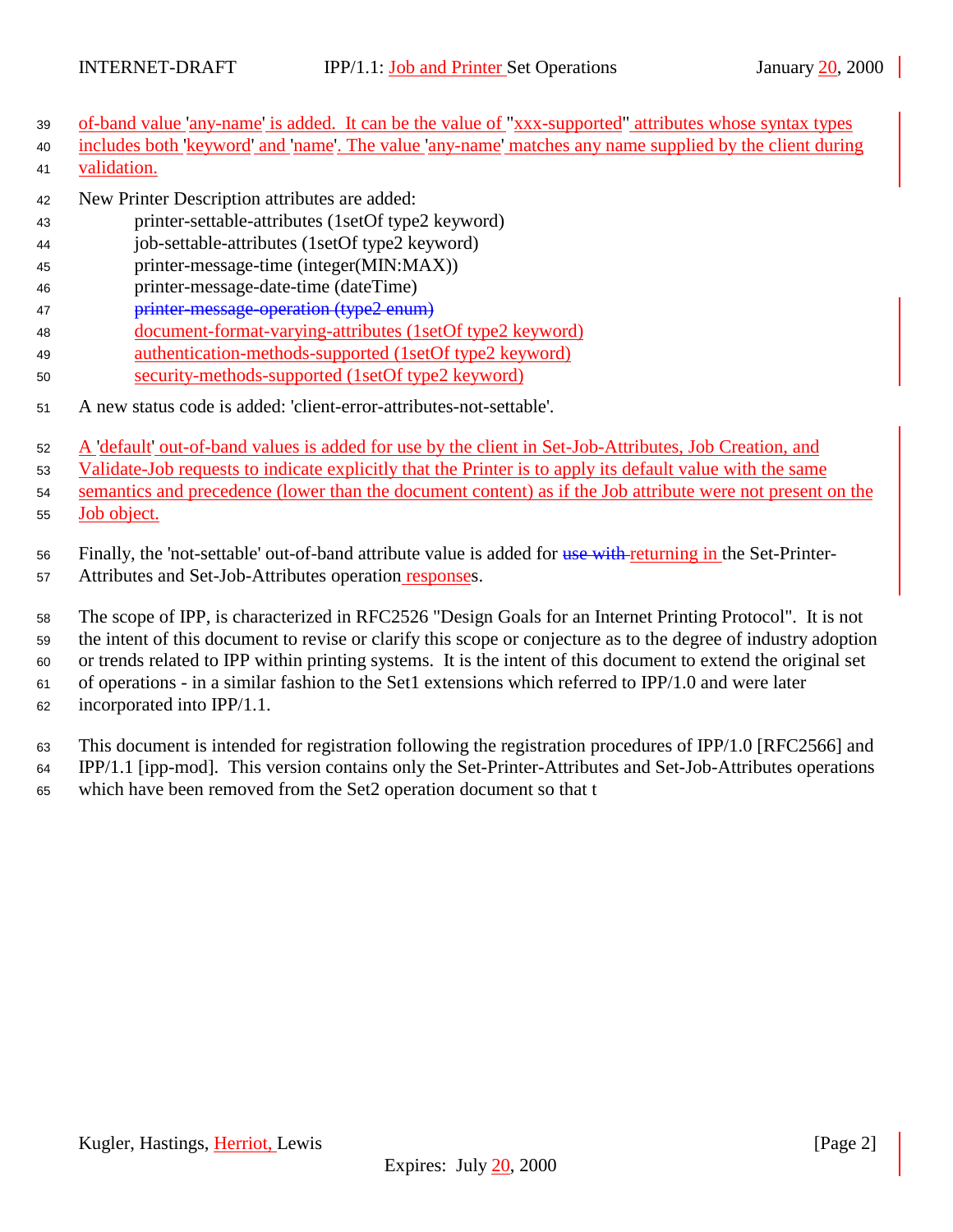The full set of IPP documents includes:

- Design Goals for an Internet Printing Protocol [RFC2567]
- Rationale for the Structure and Model and Protocol for the Internet Printing Protocol [RFC2568]
- Internet Printing Protocol/1.1: Model and Semantics (this document)
- Internet Printing Protocol/1.1: Encoding and Transport [IPP-PRO]
- Internet Printing Protocol/1.1: Implementer's Guide [IPP-IIG]
- Mapping between LPD and IPP Protocols [RFC2569]
- 

 The "Design Goals for an Internet Printing Protocol" document takes a broad look at distributed printing functionality, and it enumerates real-life scenarios that help to clarify the features that need to be included in a printing protocol for the Internet. It identifies requirements for three types of users: end users, operators, and administrators. It calls out a subset of end user requirements that are satisfied in IPP/1.0. A

few OPTIONAL operator operations have been added to IPP/1.1.

 The "Rationale for the Structure and Model and Protocol for the Internet Printing Protocol" document describes IPP from a high level view, defines a roadmap for the various documents that form the suite of IPP specification documents, and gives background and rationale for the IETF working group's major decisions.

 The "Internet Printing Protocol/1.1: Encoding and Transport" document is a formal mapping of the abstract operations and attributes defined in the model document onto HTTP/1.1 [RFC2616]. It defines the encoding rules for a new Internet MIME media type called "application/ipp". This document also defines the rules for transporting over HTTP a message body whose Content-Type is "application/ipp". This document defines a new scheme named 'ipp' for identifying IPP printers and jobs.

 The "Internet Printing Protocol/1.1: Implementer's Guide" document gives insight and advice to implementers of IPP clients and IPP objects. It is intended to help them understand IPP/1.1 and some of the considerations that may assist them in the design of their client and/or IPP object implementations. For example, a typical order of processing requests is given, including error checking. Motivation for some of the specification decisions is also included.

 The "Mapping between LPD and IPP Protocols" document gives some advice to implementers of gateways between IPP and LPD (Line Printer Daemon) implementations.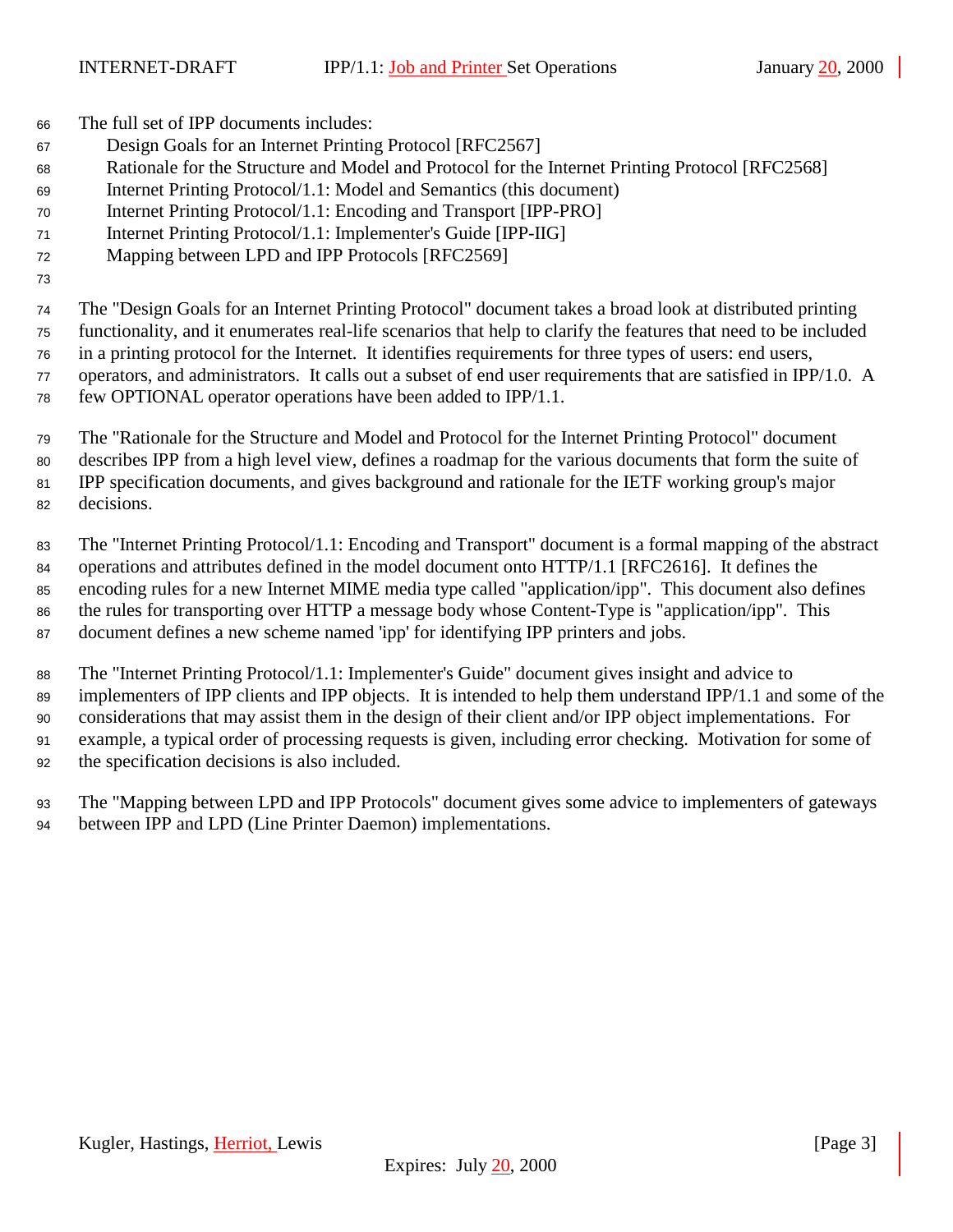| 95  | <b>Table of Contents</b> |       |  |
|-----|--------------------------|-------|--|
| 96  | 1                        |       |  |
|     | 2                        |       |  |
| 97  | 2.1                      |       |  |
| 98  | 2.2                      |       |  |
| 99  |                          |       |  |
| 100 | 3                        |       |  |
| 101 | 4                        |       |  |
| 102 | 4.1                      |       |  |
| 103 |                          | 4.1.1 |  |
| 104 |                          | 4.1.2 |  |
| 105 |                          | 4.1.3 |  |
| 106 | 4.2                      |       |  |
| 107 |                          | 4.2.1 |  |
| 108 |                          | 4.2.2 |  |
| 109 |                          | 4.2.3 |  |
| 110 | 4.3                      |       |  |
| 111 | 5                        |       |  |
| 112 | 5.1                      |       |  |
| 113 | 5.2                      |       |  |
| 114 | 6                        |       |  |
| 115 | 6.1                      |       |  |
| 116 | 6.2                      |       |  |
| 117 | 6.3                      |       |  |
| 118 | 6.4                      |       |  |
| 119 | 6.5                      |       |  |
| 120 | 6.6                      |       |  |
| 121 | 6.7                      |       |  |
| 122 | 7                        |       |  |
| 123 | 7.1                      |       |  |
| 124 | 8                        |       |  |
| 125 | 8.1                      |       |  |
| 126 | 8.2                      |       |  |
| 127 | 8.3                      |       |  |
| 128 | 9                        |       |  |
| 129 | 10                       |       |  |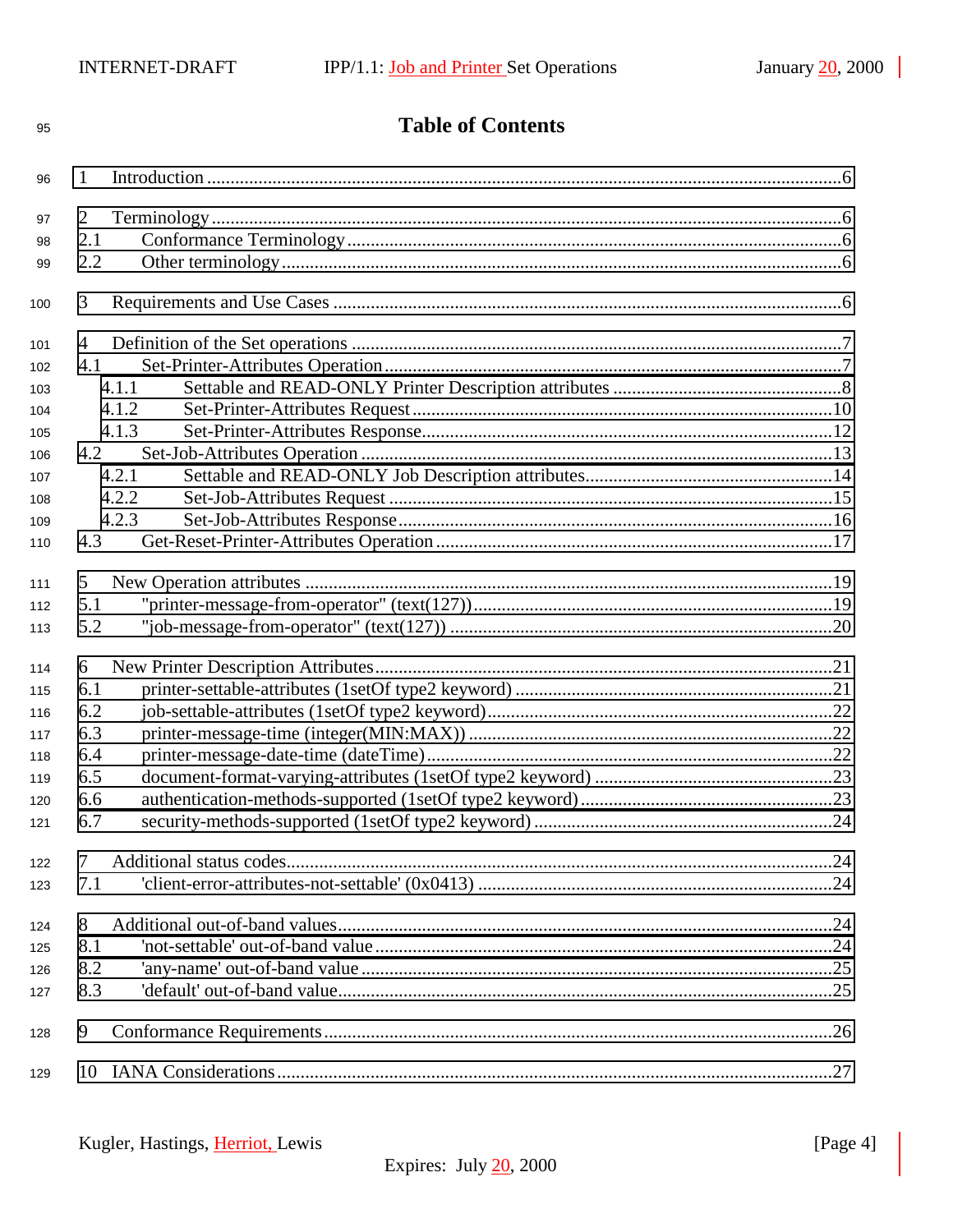| 130               |              |                                                                                                                                                                 |
|-------------------|--------------|-----------------------------------------------------------------------------------------------------------------------------------------------------------------|
| 131               |              |                                                                                                                                                                 |
| 132               |              |                                                                                                                                                                 |
| 133               |              |                                                                                                                                                                 |
| 134<br>135<br>136 | 15.1<br>15.2 | Changes to the January 4, 2000 version to make the January 20, 2000 version 28<br>Changes to the December 8, 1999 version to make the January 4, 2000 version30 |
| 137               |              |                                                                                                                                                                 |
| 138<br>139        |              |                                                                                                                                                                 |
| 140               |              | <b>Table of Tables</b>                                                                                                                                          |

| 142 | Table 2 - Values allowed for Job Template Attributes in the Set-Job-Attributes Operation 31             |  |
|-----|---------------------------------------------------------------------------------------------------------|--|
| 143 | Table 3 - Values allowed for Job Description Attributes in the Set-Job-Attributes Operation31           |  |
| 144 | Table 4 - Values allowed for Printer Job Template Attributes in the Set-Printer-Attributes Operation 32 |  |
| 145 | 33 Table 5 - Values allowed for Printer Description Attributes in the Set-Printer-Attributes Operation  |  |
| 146 |                                                                                                         |  |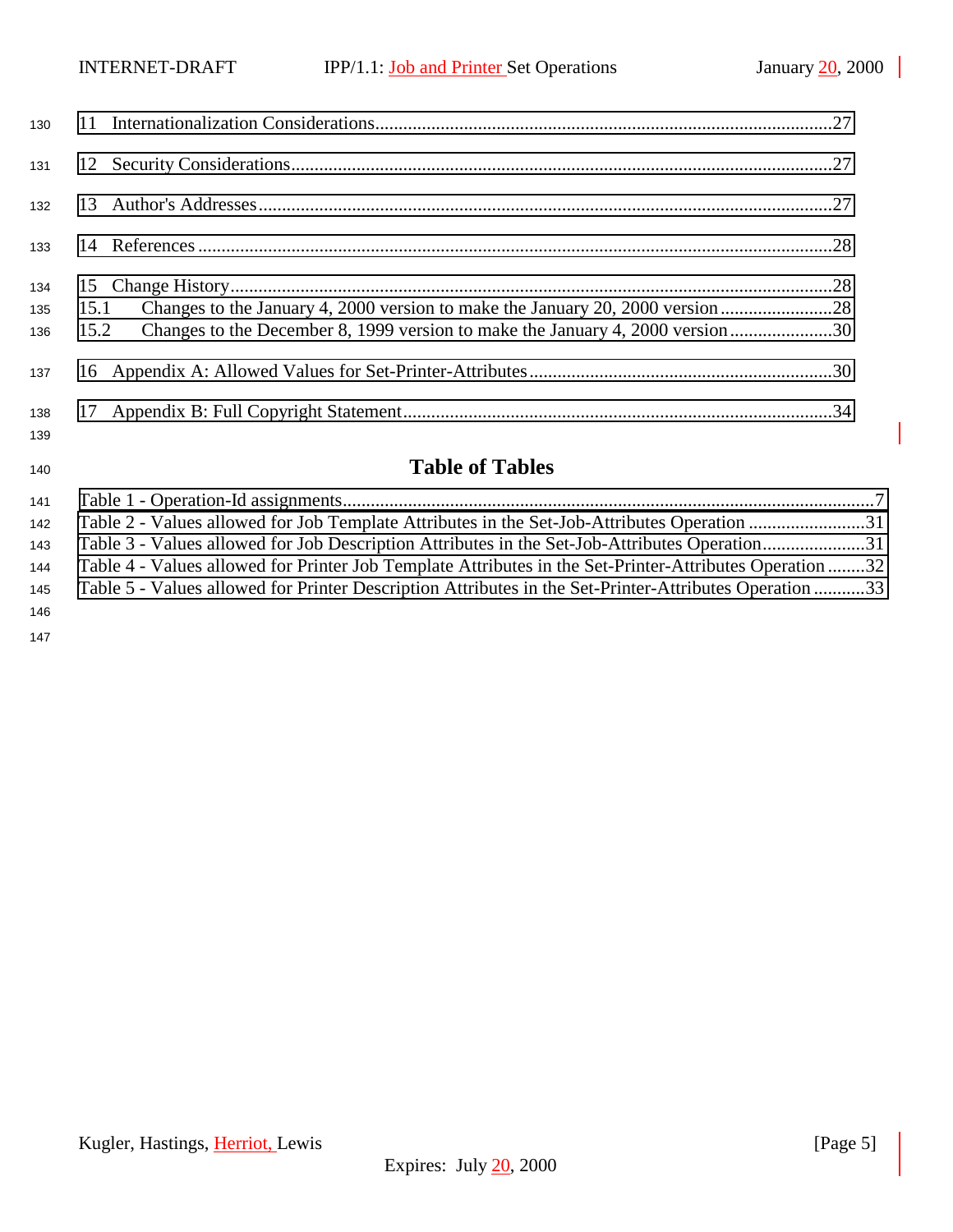<span id="page-5-0"></span>1 Introduction

 The Internet Printing Protocol (IPP) is an application level protocol that can be used for distributed printing using Internet tools and technologies. IPP version 1.1 (IPP/1.1) focuses on end user functionality with a few administrative operations included. This document defines additional OPTIONAL end user, operator, and administrator Set-Job-Attributes and Set-Printer-Attributes operations used to modify Job objects and Printer objects. This document is a registration proposal for an extension to IPP/1.0 and IPP/1.1 following the registration procedures in those documents.

- 2 Terminology
- This section defines terminology used throughout this document.
- 2.1 Conformance Terminology

Capitalized terms, such as MUST, MUST NOT, REQUIRED, SHOULD, SHOULD NOT, MAY, NEED

NOT, and OPTIONAL, have special meaning relating to conformance. These terms are defined in [ipp-

mod] section 12.1 on conformance terminology, most of which is taken from RFC 2119 [RFC2119].

- The following specialization of these terms apply to this document:
- REQUIRED: if an implementation supports the extensions described in this document, it MUST support a REQUIRED feature.
- OPTIONAL: if an implementation supports the extensions described in this document, it MAY support an OPTIONAL feature.
- 2.2 Other terminology

 This document uses terms such as "attributes", "keywords", and "support". These terms have special meaning and are defined in the model terminology [ipp-mod] section 12.2.

- **IPP Printer object (or Printer for short)** a software abstraction defined by [ipp-mod].
- 3 Requirements and Use Cases
- The following requirements and usage cover only the Set operations.
- 1. The end-user and the operator need a way to modify a Job that is in the 'pending' or 'pending-held' state.
- Usage: The end-user discovers that he/she forgot to include a print instruction, such as "finishings" =

 'staple' after submitting a job. Rather than canceling the job and resubmitting it to the same Printer, the end-user is able to modify the job on the Printer.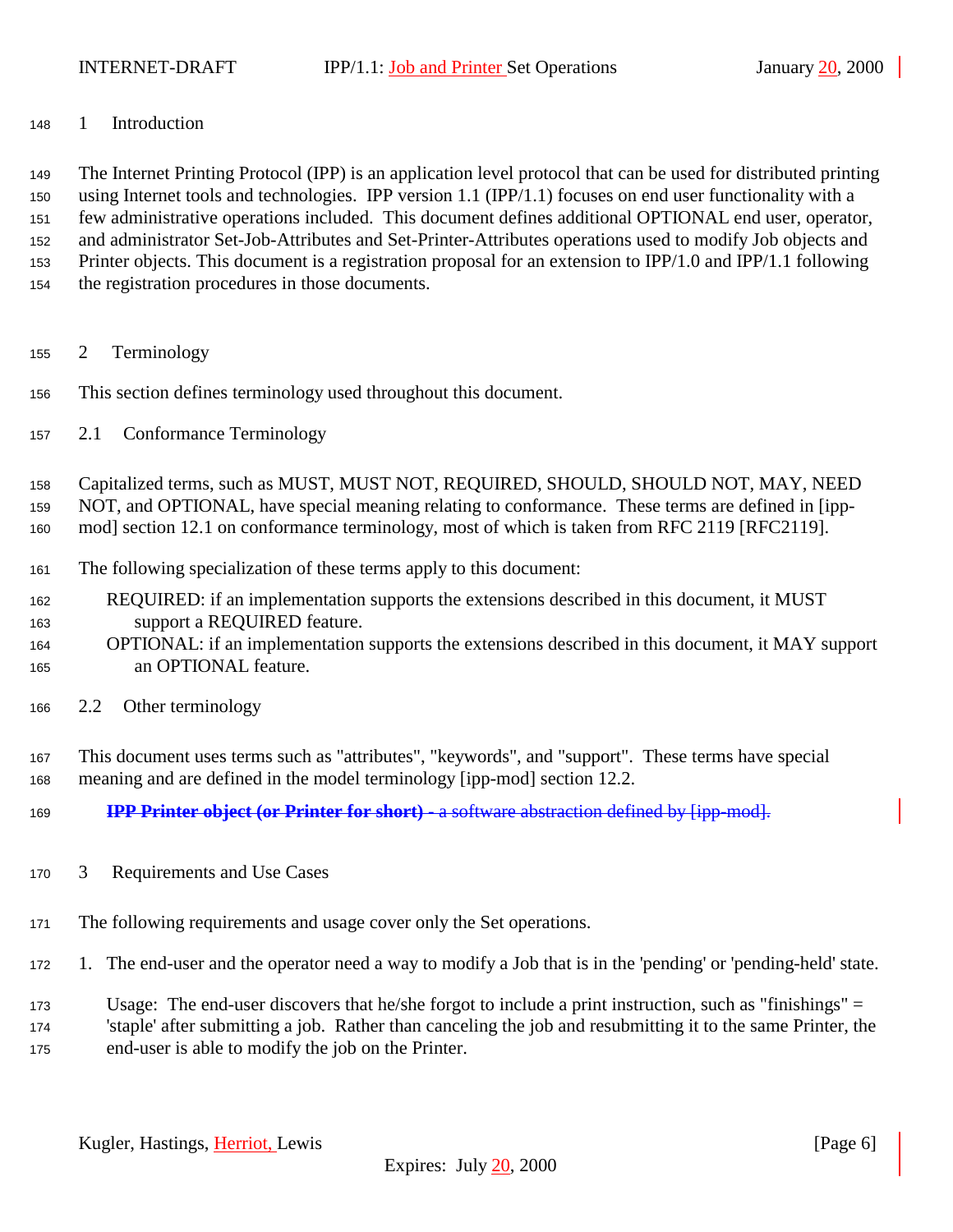- <span id="page-6-0"></span> The operator needs to modify a job because it is requesting a particular kind of media for which there is no more, but the policy is to print the job on a comparable medium.
- 2. The system administrator needs a way to re-configure or change the policy of the IPP Printer remotely.
- Usage: The system administrator is adding additional media to the supported media list.

 The system administrator is reducing the capability of the IPP Printer by removing one of the operations from the supported operations list, such as Cancel-Job, because the policy is to run the IPP Printer like a public FAX.

- The system administrator is remotely configuring the Printer after installing it, and so is replacing the Printer Description attributes that have the out-of-band 'no-value' value with the proper values.
- 4 Definition of the Set operations

 The Set-Printer-Attributes operation (as are all Printer operations) are directed at Printer objects. A client MUST always supply the "printer-uri" operation attribute in order to identify the correct target of the operation. These descriptions assume all of the common semantics of IPP/1.1 Model and Semantics document [ipp-mod] section 3.1.

 The Set-Job-Attributes operation (as are all Job operations) are directed at Job objects. A client MUST always supply some means of identifying the Job object in order to identify the correct target of the operation. That job identification MAY either be a single Job URI or a combination of a Printer URI with a Job ID as defined in [ipp-mod]. The IPP object implementation MUST support both forms of identification for every job.

The Set Printer operations are summarized in Table 1:

#### **Table 1 - Printer operation Operation-Id assignments**

| <b>Operation Name</b>        | Operation-Id | Brief description                                    |
|------------------------------|--------------|------------------------------------------------------|
| Set-Printer-Attributes       | $0x$ ??      | Sets attribute values of the target Printer object   |
| Set-Job-Attributes           | $0x$ ??      | Sets attribute values of the target Job object       |
| Get-Reset-Printer-Attributes | $0x$ ??      | Gets values that attributes would have after a Reset |

#### 4.1 Set-Printer-Attributes Operation

 This OPTIONAL operation allows a client to set the values of the attributes of a Printer object. In the request, the client supplies the set of Printer attribute names and values that are to be set. In the response, the Printer object returns success or rejects the request with indications of which attribute or attributes could not be set.

202 How the The Printer object validates the client-supplied attributes in the Set-Printer-Attributes request  $\frac{1}{18}$ 203 implementation-dependent, since there are no corresponding Printer attributes that specify the allowed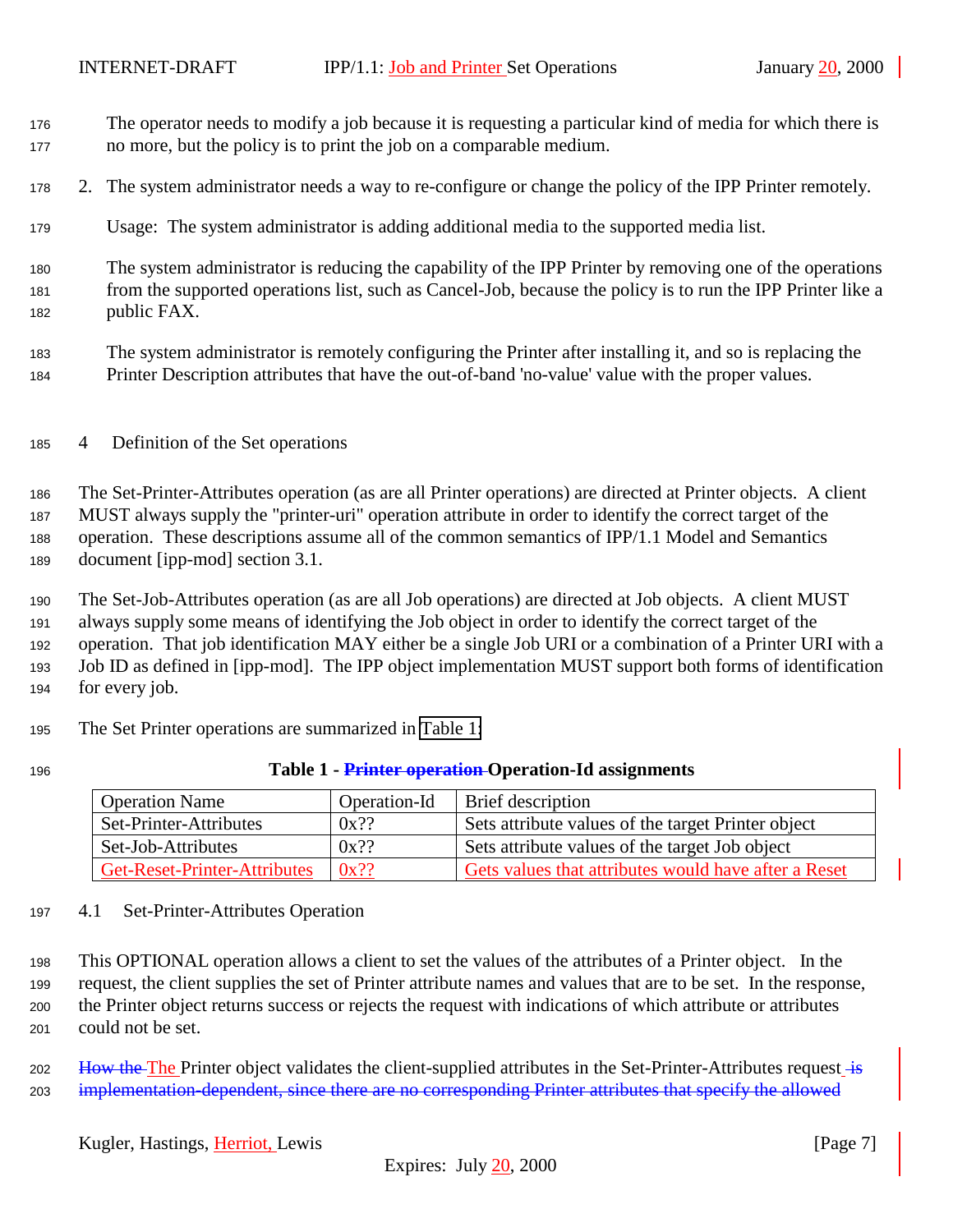- <span id="page-7-0"></span>204 values that may be set on the Printer object. However, if For an attribute to validate it MUST meet all of <sup>205</sup> the following rules:
- 206 o The Printer MUST support the attribute
- <sup>207</sup> o The attribute MUST NOT be read-only.
- <sup>208</sup> o The Printer MUST support the value according to the rules defined in Appendix AB

209 If any of the supplied attributes does not validate, are not supported, are not settable, or the values are not 210 supported, the Printer object MUST reject the entire operation; the Printer object MUST NOT partially set <sup>211</sup> some of the supplied attributes. In other words, after the operation, all the supplied attributes MUST be set <sup>212</sup> or none of them MUST be set.

213 If the Printer supports the "printer-message-from-operator" Printer Description attribute (see [ipp-mod] 214 section 4.4.25) and the client explicitly supplies a new value for the "printer-message-from-operator" in the 215 request, then the Printer MUST set the "printer-message-from-operator" Printer attribute to this new value 216 and MUST also set the "printer-message-time", "printer-message-date-time", and "printer-message-217 operation" attributes, if supported (see sections [6.3, 6.4,](#page-21-0) and [6.5\)](#page-22-0).

218 **ISSUE 03 - While reviewing the Set-Printer-Attributes operation at the IPP WG meeting, it was suggested** 219 that a more general mechanism should be defined for handling and supporting side effects - such as

220 modifying values of any related attributes.

<sup>221</sup> The Printer MUST accept this operation in any state, i.e., for any of the values of the Printer object's <sup>222</sup> "printer-state" and "printer-state-reasons" attributes, unless explicitly defined otherwise in the definition of <sup>223</sup> the values.

 This operation MUST NOT change the value of attributes not specified in the operation unless this document explicitly specifies side-effects, e.g. when the operation sets "printer-message-from-operator", it also sets "printer-message-time" and "printer-message-date-time". In particular, if this operation changes an "xxx-default" attribute, the new value MUST be in the "xxx-supported" attribute or the operation MUST contain a new value for "xxx-supported" which contains the new value for the "xxx-default". Otherwise, the Printer MUST reject the operation.

- <sup>230</sup> 4.1.1 Settable and READ-ONLY Printer Description attributes
- <sup>231</sup> If the Printer supports the Set-Printer-Attributes operation, then it SHOULD support setting of:
- <sup>232</sup> all Job Template Default ("xxx-default") attributes
- <sup>233</sup> all Job Template Supported ("xxx-supported") attributes
- <sup>234</sup> all Job Template Ready ("xxx-ready") attributes
- <sup>235</sup> that the implementation supports (see [ipp-mod] section 4.2 and extensions).

236 The following Some Printer Description attributes (see [ipp-mod] section 4.4) MUST NOT be settable, i.e.,

<sup>237</sup> they are READ-ONLY:. An attribute marked as "read-only" in the Printer Description attribute table in 238 Appendix  $\overrightarrow{AB}$  is such an attribute.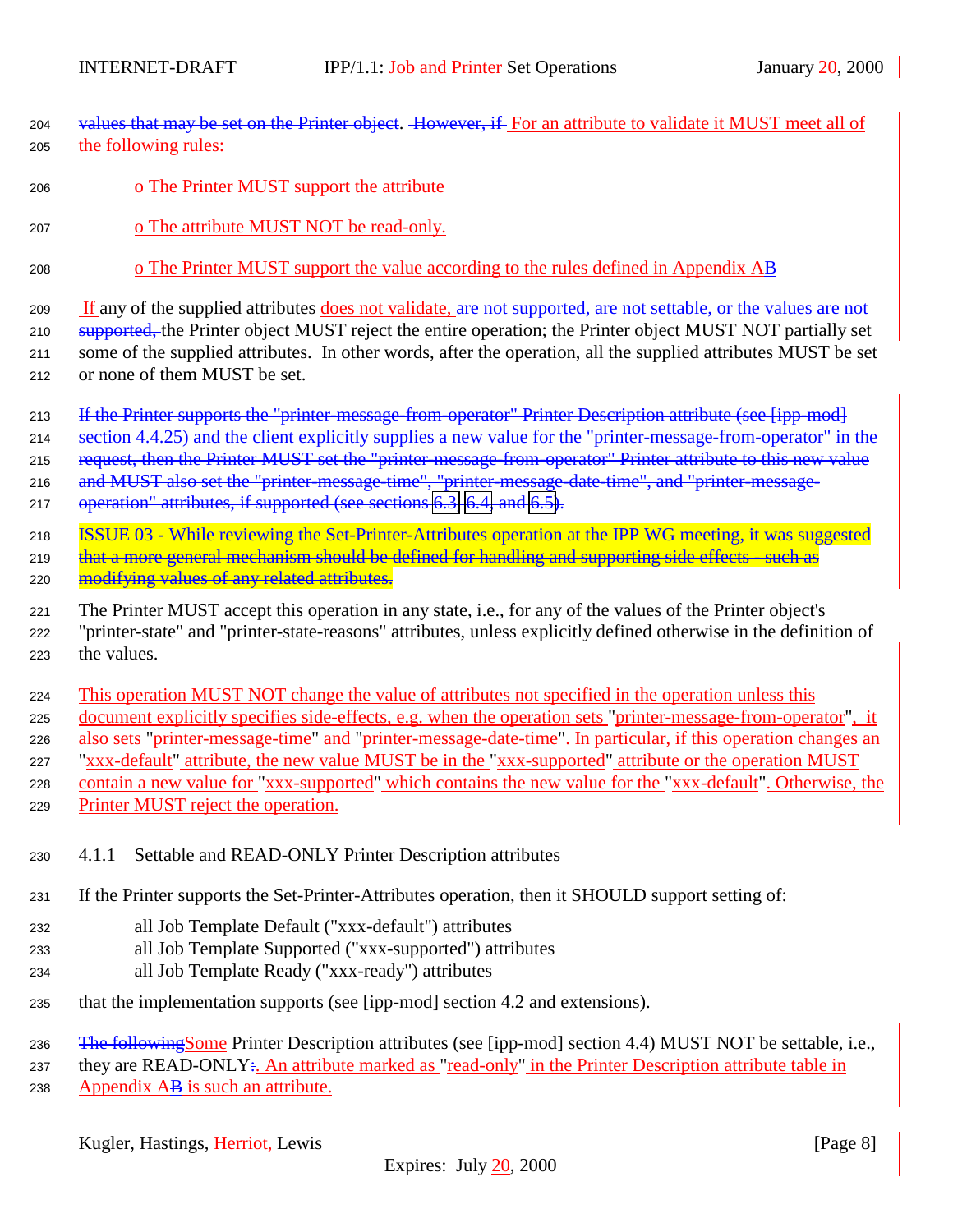| 239<br>240<br>241<br>242<br>243<br>244 | <del>printer-state</del><br><del>printer-state-reasons</del><br>printer-state-message<br>see Enable-Printer/Disable-Printer<br>printer-is-accepting-jobs-<br>queued-job-count<br>printer-up-time |
|----------------------------------------|--------------------------------------------------------------------------------------------------------------------------------------------------------------------------------------------------|
| 245                                    | The following Printer Description attributes defined in this document MUST NOT be settable, i.e., they are                                                                                       |
| 246                                    | <b>READ-ONLY:</b>                                                                                                                                                                                |
| 247                                    | printer message time - see Set-Printer-Attributes when setting "printer-message-from-operator"                                                                                                   |
| 248                                    | printer message date time - see Set Printer Attributes when setting "printer message from operator"                                                                                              |
| 249                                    | printer message operation - see Set-Printer-Attributes when setting "printer-message-from-operator"                                                                                              |
| 250                                    | Note: From now on, all extensions that define new object attributes will indicate whether or not they are                                                                                        |
| 251                                    | READ-ONLY, by including the "READ-ONLY" adjective in their descriptions or whether they MAY be                                                                                                   |
| 252                                    | settable.                                                                                                                                                                                        |
| 253                                    | The remaining Printer Description attributes that are not READ-ONLY MAY be settable using the Set-                                                                                               |
| 254                                    | Printer-Attributes operation, depending on implementation. If "xxx-supported" Printer Description attribute                                                                                      |
| 255                                    | are settable, then they MUST affect the behavior of the implementation. If they are READ-ONLY then                                                                                               |
| 256                                    | they reflect the implementation and cannot be changed using the Set-Printer-Attributes operation. Consider                                                                                       |
| 257                                    | the following examples:                                                                                                                                                                          |

 For example, if the "operations-supported" Printer Description attribute (see [ipp-mod] section 4.4.15) is settable in a particular implementation, then changing its value with a Set-Printer- Attributes operation MUST affect the operations that the implementation accepts or rejects. Such an implementation will need to be able to reject values for operations that it contains no code support for. If the "operations-supported" Printer Description attribute is not settable in a particular implementation, then that implementation MUST reject an attempt to set it with a Set-Printer-Attributes operation and return the 'client-error-attributes-not-settable' status code (see section [7.1\)](#page-23-0).

 As another example, if the "ipp-versions-supported" Printer Description attribute (see [ipp-mod] section 4.4.14) is settable in a particular implementation, then changing its value with a Set-Printer- Attributes operation MUST affect the protocol versions that are accepted or rejected. Such an implementation will need to be able to reject values for versions that it contains no code support for.

 See the "factory-settings" operation attribute (see section [5.3\)](#page-20-0) for a way to query the implementation supported values using the Get-Printer-Attributes operation.

 *Access Rights:*The authenticated user (see [ipp-mod] section 8.3) performing this operation must be an operator or administrator of the Printer object (see [ipp-mod] Sections 1 and 8.5).

 Most Printer attributes will require administrator privileges to set, such as "xxx-supported", while some will require operator privileges only, such as "media-ready" and "printer-message-from-operator". Which attributes require which privileges depends on implementation and MAY depend on site policy.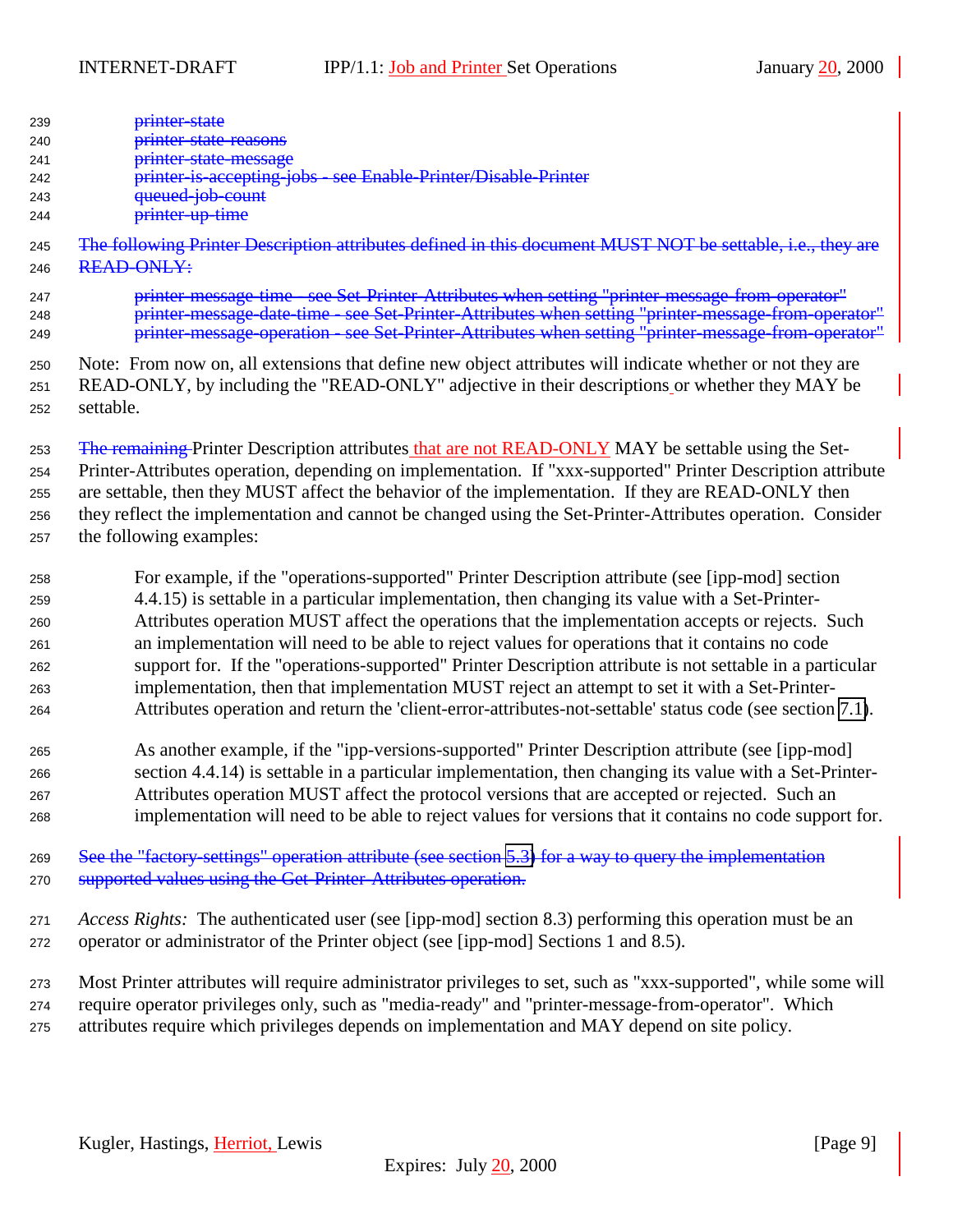<span id="page-9-0"></span>

| 276 | 4.1.2 Set-Printer-Attributes Request                                                                     |
|-----|----------------------------------------------------------------------------------------------------------|
| 277 | The following sets of attributes are part of the Set-Printer-Attributes Request:                         |
| 278 | Group 1: Operation Attributes                                                                            |
| 279 | Natural Language and Character Set:                                                                      |
| 280 | The "attributes-charset" and "attributes-natural-language" attributes as described in [ipp-mod]          |
| 281 | section 3.1.4.1.                                                                                         |
| 282 |                                                                                                          |
| 283 | Target:                                                                                                  |
| 284 | The "printer-uri" (uri) operation attribute which is the target for this operation as described in [ipp- |
| 285 | mod] section 3.1.5.                                                                                      |
| 286 |                                                                                                          |
| 287 | <b>Requesting User Name:</b>                                                                             |
| 288 | The "requesting-user-name" (name(MAX)) attribute SHOULD be supplied by the client as                     |
| 289 | described in [ipp-mod] section 8.3.                                                                      |
| 290 |                                                                                                          |
| 291 | "document-format" (mimeMediaType):                                                                       |
| 292 | The client SHOULD supply this attribute if the value of "document-format-varying-scope" is               |
| 293 | 'single-document-format'. If the value of "document-format-varying-scope" is 'all-document-              |
| 294 | formats', the Printer ignores this attribute and it SHOULD be omitted. -The Printer object MUST          |
| 295 | support this attribute. This attribute is useful for a client to select the Interpreter objectdocument-  |
| 296 | format to which the attribute modification should be applied. A Printer implementation MAY allow         |
| 297 | some attributes to have different values for each document format that it supports. Each Printer         |
| 298 | object is modeled to contain one or more Interpreter objects. Those Printer attributes whose values      |
| 299 | vary from Interpreter to Interpreter, are modeled as Interpreter object attributes, while those that do  |
| 300 | not are Printer object attributes. Thus the target of a Get-Printer-Attributes or Set-Printer-Attributes |
| 301 | operation is both the Printer object and the Interpreter object identified by the "document format"      |
| 302 | operation attribute supplied by the client. Except for Get-Printer-Attributes and Set-Printer-           |
| 303 | Attributes, there are no other operations with the Interpreter object as a target. See [ipp-mod]         |
| 304 | section 3.2.5.1 "Get-Printer-Attributes Request".                                                        |
| 305 |                                                                                                          |
| 306 | If the client omits this "document-format" operation attribute when the value of "document-format-       |
| 307 | varying-scope" is 'single-document-format', the Printer object MUST respond as if the attribute had      |
| 308 | been supplied with the value of the Printer object's "document-format-default" attribute as it would     |
| 309 | be after the operation. It is recommended that the client always supply a value for "document-           |
| 310 | format", since the Printer object's "document-format-default" may be 'application/octet-stream', in      |
| 311 | which case the set attributes and values are for the union of the document formats that the Printer      |
| 312 | can automatically sense. Additionally, if the operation is setting "document-format-default", the        |
| 313 | operation must use that value if the "document-format" operation attribute is omitted. For more          |
| 314 | details, see the description of the 'mimeMediaType' attribute syntax in [ipp-mod] section 4.1.9.         |
| 315 | <b>ISSUE 01 - MUST the client supply "document-format" when supplying "document-format-</b>              |
| 316 | varying-scope " with a 'single-document-format' value? If yes, then this paragraph goes away.            |
| 317 |                                                                                                          |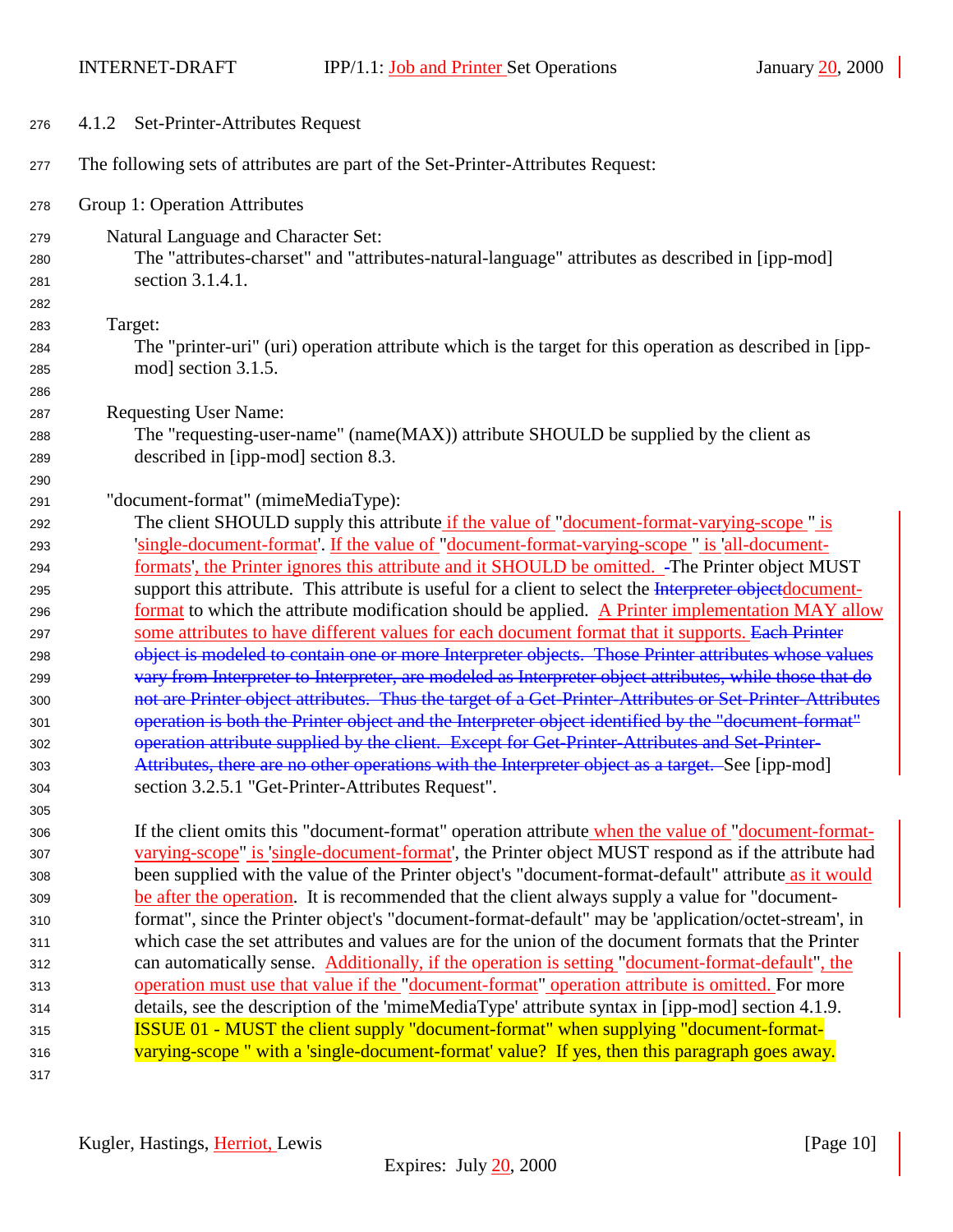- **If a client wants to set an attribute for all of the Interpreter objects to the same value, it can query the**  Printer's "document-format-supported" Printer Description attribute and perform separate Set- Printer-Attributes for each document format supported. If the Printer object does not distinguish between different sets of supported values for each different document format when validating jobs in the create and Validate-Job operations (the same rule as for Get-Printer-Attributes), it MUST NOT distinguish between different document formats in the Set-Printer-Attributes operation. If the Printer object does distinguish between different sets of supported values for each different document format specified by the client, this specialization applies only to the same Printer attributes as the Get-Printer-Attributes operation (see [ipp-mod] section 3.2.5.1). If the client supplies a value for the "document-format" Operation attribute that is not supported by the Printer, i.e., is not among the values of the Printer object's "document-format-supported" attribute, the Printer object MUST reject the operation and return the 'client-error-document-format- not-supported' status code. "document-format-varying-scope " (type2 keyword): The client MUST supply this attribute. The Printer object MUST support this attribute. This attribute specifies whether the operation changes the value for all document formats or just the one that the client supplies in "document-format". The supported value of this attribute are: 'all-document-formats': The operation changes the specifiedsupplied attributes for all document **formats whether they vary by document-format or not. The value of the "document-format"**  operation attribute, if present, is ignored. 'single-document-format': The operation changes the specified attributes for the document format specified by the "document-format" attribute. If an attribute varies by document format, it is changed for the specified document format, but not for other document formats. If an attribute doesn't vary by document format, it is changed for all document formats. Group 2: Printer Attributes The client MUST supply a set of Printer attributes as defined in [ipp-mod] section 4.2 Job Template Attributes ("xxx-default", "xxx-supported", and "xxx-ready" attributes), section 4.4 Printer Description Attributes, and any attribute extensions supported by the Printer. Each Printer attribute
- supplied in Group 2 replaces the value(s) of the corresponding Printer attribute on the target Printer object. For attributes that can have multiple values (1setOf), all values supplied by the client replace all values of the corresponding Printer object attribute. If a Printer object attribute had not been configured yet and so had the 'no-value' out-of-band value (see [ipp-mod] 4.1), the supplied value(s) replace the 'no-value' value.
-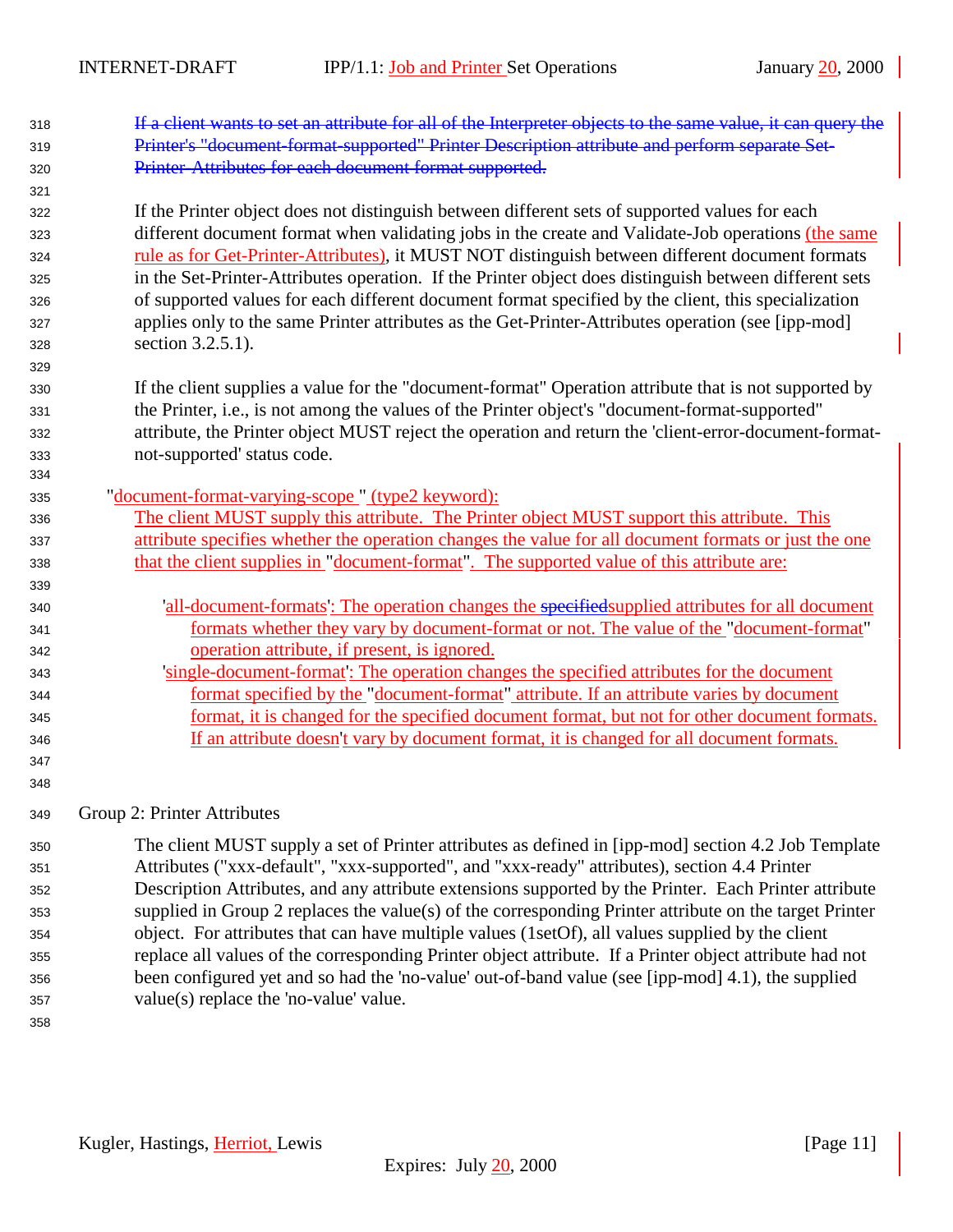<span id="page-11-0"></span>

| 359        | 4.1.3 Set-Printer-Attributes Response                                                                                                                                                                       |  |
|------------|-------------------------------------------------------------------------------------------------------------------------------------------------------------------------------------------------------------|--|
| 360        | The Printer object returns the following sets of attributes as part of the Get-Printer-Attributes Response:                                                                                                 |  |
| 361        | Group 1: Operation Attributes                                                                                                                                                                               |  |
| 362        | <b>Status Message:</b>                                                                                                                                                                                      |  |
| 363        | In addition to the REQUIRED status code returned in every response, the response OPTIONALLY                                                                                                                 |  |
| 364        | includes a "status-message" (text(255)) and/or a "detailed-status-message" (text(MAX)) operation                                                                                                            |  |
| 365        | attribute as described in [ipp-mod] sections 13 and 3.1.6.                                                                                                                                                  |  |
| 366        |                                                                                                                                                                                                             |  |
| 367        | Natural Language and Character Set:                                                                                                                                                                         |  |
| 368        | The "attributes-charset" and "attributes-natural-language" attributes as described in [ipp-mod]                                                                                                             |  |
| 369        | section 3.1.4.2.                                                                                                                                                                                            |  |
| 370        |                                                                                                                                                                                                             |  |
| 371        | Group 2: Unsupported Attributes                                                                                                                                                                             |  |
| 372        | See [ipp-mod] section 3.1.7 for details on returning Unsupported Attributes.                                                                                                                                |  |
| 373        |                                                                                                                                                                                                             |  |
| 374        | If some of the attributes in the operation fail to validate, the Printer MUST reject the operation, and                                                                                                     |  |
| 375        | return the 'client-error-attributes-not-settable' status code. The Printer MUST also return all                                                                                                             |  |
| 376        | attributes that fail to validate in this group. The following are the reasons that an attribute fails to                                                                                                    |  |
| 377        | validate and the value returned for the attribute.                                                                                                                                                          |  |
| 378        | The Printer doesn't support the attribute: return the attribute with the "out-of-band" value                                                                                                                |  |
| 379        | 'unsupported' (see [ipp-mod] section 3.1.7 and [ipp-pro]).                                                                                                                                                  |  |
| 380        | The attribute is read-only: return the attribute with the "out-of-band" value not-settable' (see                                                                                                            |  |
| 381        | section $8.1$ ).                                                                                                                                                                                            |  |
|            |                                                                                                                                                                                                             |  |
| 382        | The Printer doesn't support the value: if the attribute in the operation has a single value                                                                                                                 |  |
| 383        | return it. If the attribute in the operation is multi-valued, return only those values in a 1setOf                                                                                                          |  |
| 384        | that are not supported.                                                                                                                                                                                     |  |
| 385        |                                                                                                                                                                                                             |  |
| 386        |                                                                                                                                                                                                             |  |
| 387        | If all the client supplied attributes are supported, but one or more are not settable by the                                                                                                                |  |
| 388        | implementation, i.e., are not among the values of the Printer's "printer settable attributes" Printer                                                                                                       |  |
| 389        | Description attribute (see section 6.1), the Printer object MUST reject the operation, return the<br>'client-error-attributes-not-settable' status code, and return the client-supplied attribute(s) with a |  |
| 390<br>391 | substituted out of band value of 'not settable' (see section 8.1). This value's syntax type is "out of-                                                                                                     |  |
| 392        | band" and its encoding is defined by special rules for "out-of-band" values in the "Encoding and                                                                                                            |  |
| 393        | Transport" document [IPP-PRO]. Its value indicates that the attribute is supported, but is not                                                                                                              |  |
| 394        | settable.                                                                                                                                                                                                   |  |
| 395        |                                                                                                                                                                                                             |  |
|            |                                                                                                                                                                                                             |  |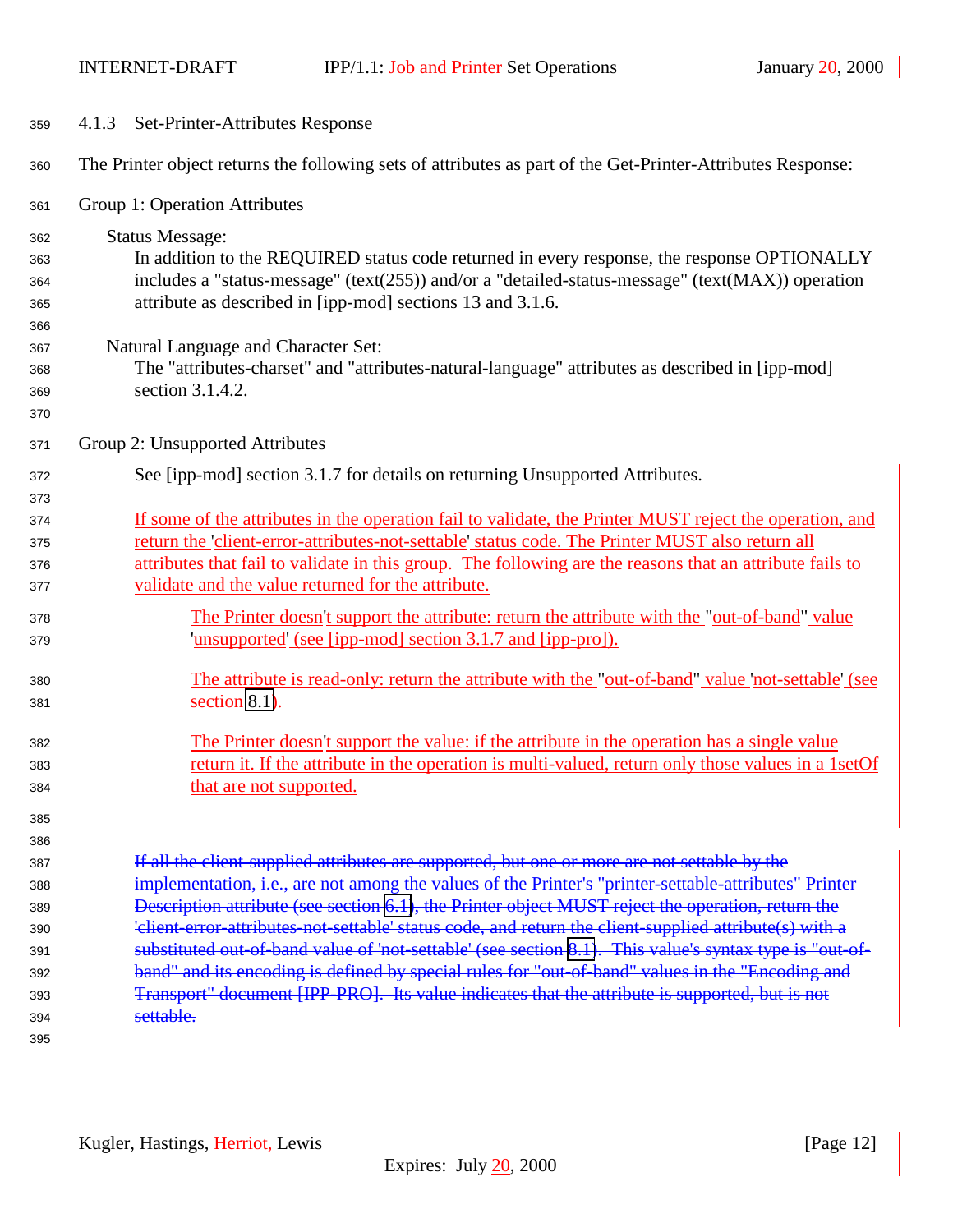# <span id="page-12-0"></span>4.2 Set-Job-Attributes Operation

 This OPTIONAL operation allows a client to set the values of the attributes of a Job object. In the request, the client supplies the set of Job attribute names and values that are to be set. In the response, the IPP object returns success or rejects the request with indications of which attribute or attributes could not be set.

 This operation is almost identical to the Set-Printer-Attributes operation (see section [0\)](#page-6-0). The only differences are that the Set-Job-Attributes operation is directed at a Job object rather than a Printer object, there is no "document-format" operation attribute used when setting a Job object, and the validation is the same as the create job operations, i.e., depends on the "xxx-supported" Printer Description attributes.

 The validation of the Set-Job-Attributes request is performed as if the job had been submitted originally with the new values and with "ipp-attribute-fidelity" set to 'true', i.e., all modified attributes MUST be supported along with the attributes not modified. If such a create job operation would have been accepted, then the Set-Job-Attributes MUST be accepted. If such a create job operation would have been rejected, then the Set-Job-Attributes MUST be rejected and the Job MUST be unchanged. In addition, if any of the supplied attributes are not supported, are not settable, or the values are not supported, the Printer object MUST reject the entire operation; the Printer object MUST NOT partially set some of the supplied attributes. In other words, after the operation, all the supplied attributes MUST be set or none of them MUST be set.

413 If a client supplies a job attribute in a Set-Job-Attributes request that the Printer supports, and the job was 414 originally submitted without supplying that attribute, the Printer adds the attribute to the Job object. If the attribute value is the "out-of-band" value 'default' (see section [8.3\)](#page-24-0), then attribute is changed like any value, but the Printer treats a Job attribute with the 'default' value as equivalent to the attribute not being present on the Job, i.e. the Printer uses its defaulting mechanism. As when the Job attribute is not present, the Printer MUST apply such default mechanism if the document does not contain any corresponding instruction.

- ISSUE 04 How does a client indicate in a Set-Job-Attributes operatio
- **h** that a Job attribute is to be removed from the Job object? At the IPP WG meeting, there was general 422 agreement that the protocol should support the ability to "unset" values.

ISSUE 05 - There is no need to be able to remove a particular attribute value from a (multi-valued)

- **attribute**, is there?
- **ISSUE 06 Removing an attribute from a Printer is not needed, correct?**
- ISSUE 07 Is it OK that Set-Job-Attributes validates independently from how the "ipp-attribute-fidelity"
- 427 operation attribute had been supplied in the Job Creation operation? Its not currently stored with the Job **object.**
- ISSUE 08 For simplicity, is it OK that we don't have an "ipp-attribute-fidelity" operation attribute for the 430 Set-Job-Attributes operation, so that the behavior is as if it were supplied with the 'true' value?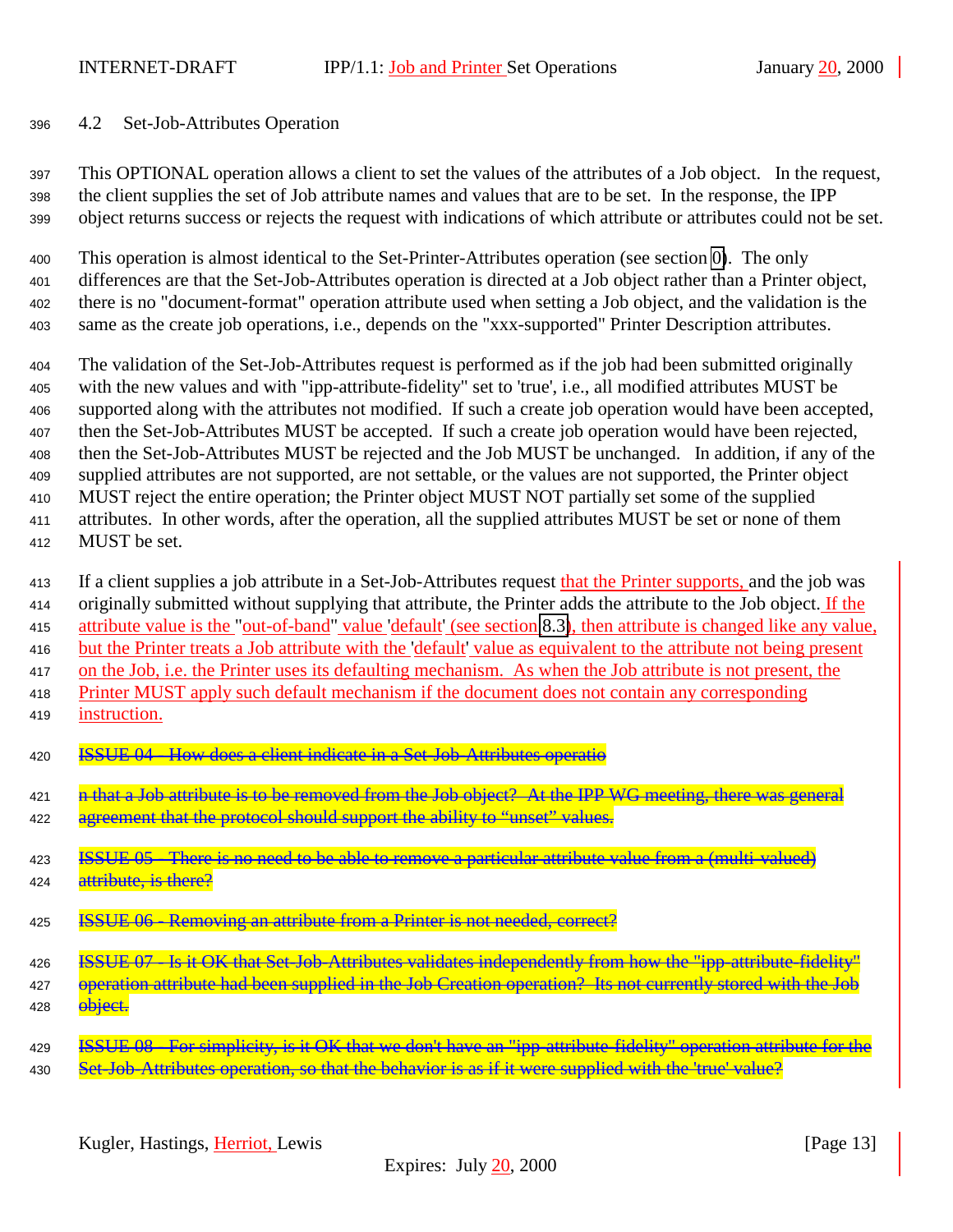<span id="page-13-0"></span>431 The job's current state MUST affect whether t<del>T</del>he IPP object MUST accepts or rejects the request. based on 432 the job's current state and In the case where the operation creates a request for unavailable resources, the 433 Job transitions to a new state. transition the job to the indicated new state The table below shows the 434 allowed behaviors in each job state and the transitions. as follows:

| Current "job-state"  | New "job-state"      | IPP object's response status code and action:                                                                                                                                                                                                                                                                    |
|----------------------|----------------------|------------------------------------------------------------------------------------------------------------------------------------------------------------------------------------------------------------------------------------------------------------------------------------------------------------------|
| 'pending'            | 'pending'            | 'successful-ok'                                                                                                                                                                                                                                                                                                  |
| 'pending'            | 'pending-held'       | 'successful-ok' - needed resources are not ready                                                                                                                                                                                                                                                                 |
| 'pending-held'       | 'pending-held'       | 'successful-ok'                                                                                                                                                                                                                                                                                                  |
| 'pending-held'       | 'pending'            | 'successful-ok' - needed resources are ready                                                                                                                                                                                                                                                                     |
| 'processing'         | 'processing'         | 'successful-ok' or 'client-error-not-possible'                                                                                                                                                                                                                                                                   |
| 'processing-stopped' | 'processing-stopped' | depending on implementation, including the<br>attributes being set, whether the job has started<br>marking media, etc.<br>'successful-ok' or 'client-error-not-possible'<br>depending on implemenation implementation,<br>including the attributes being set, whether the<br>job has started marking media, etc. |
| 'completed'          | 'completed'          | 'client-error-not-possible'                                                                                                                                                                                                                                                                                      |
| 'canceled'           | 'canceled'           | 'client-error-not-possible'                                                                                                                                                                                                                                                                                      |
| 'aborted'            | 'aborted'            | 'client-error-not-possible'                                                                                                                                                                                                                                                                                      |

435

<sup>436</sup> This operation MUST NOT change the value of attributes not specified in the operation unless this <sup>437</sup> document explicitly specifies side-effects.

<sup>438</sup> 4.2.1 Settable and READ-ONLY Job Description attributes

<sup>439</sup> If the Printer supports the "job-message-from-operator" Job Description attribute (see [ipp-mod] section <sup>440</sup> 4.3.16) and the client explicitly supplies a new value for the "job-message-from-operator" in the request, <sup>441</sup> then the Printer MUST set the "job-message-from-operator" Job attribute to this new value.

- <sup>442</sup> If the Printer supports the Set-Job-Attributes operation, then it SHOULD support setting of:
- <sup>443</sup> all Job Template job ("xxx") attributes (see [ipp-mod] section 4.2 and extensions)
- <sup>444</sup> that the implementation supports.

445 The following Some Job Description attributes (see [ipp-mod] section 4.3) MUST NOT be settable, i.e., <sup>446</sup> they are READ-ONLY.: An attribute marked as "read-only" in the Job Description attribute table in Appendix AB is such an attribute. The attributes not marked as "read-only" MAY be settable using the Set-<sup>448</sup> Job-Attributes operation, depending on implementation.

449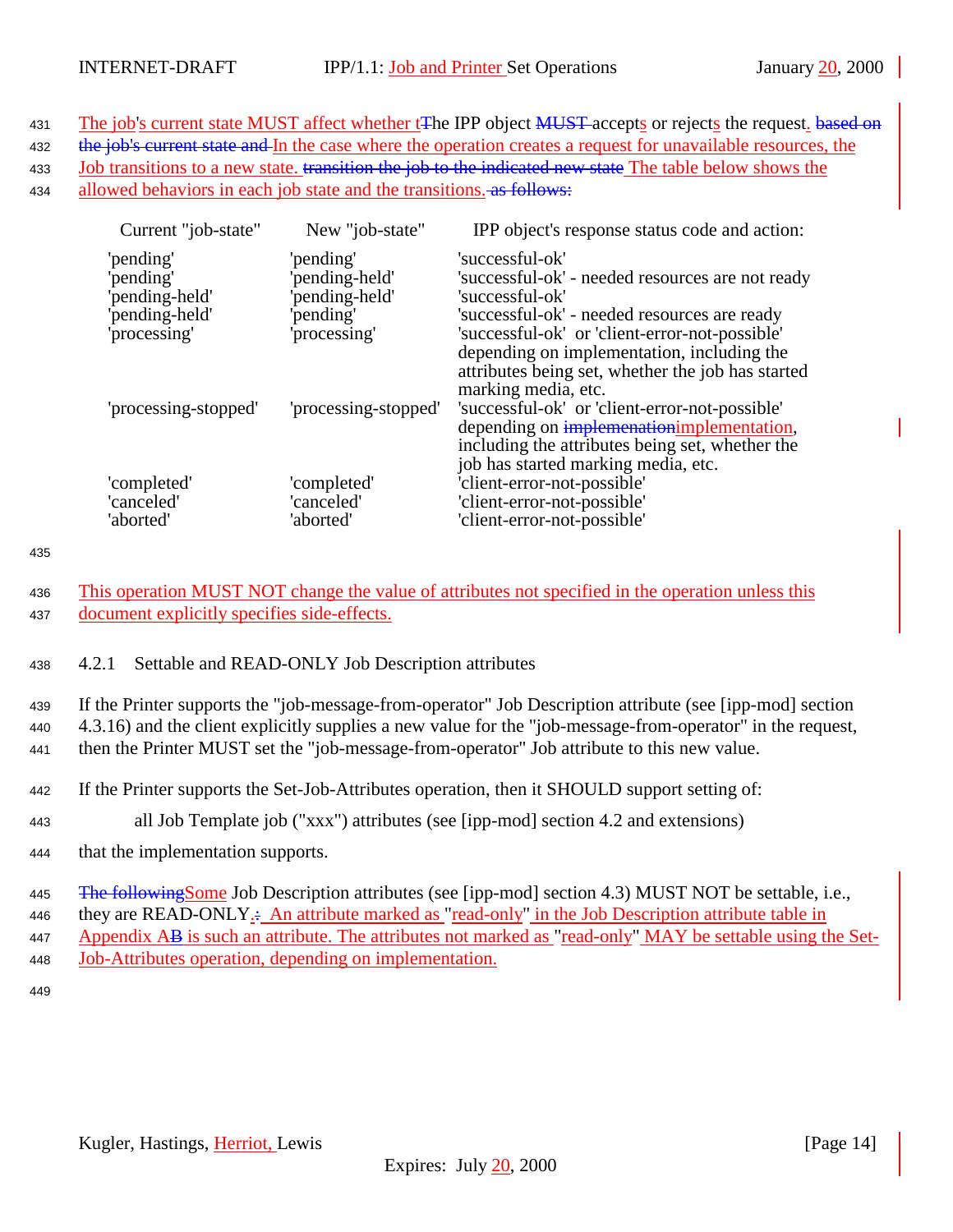<span id="page-14-0"></span>

| 450 | <del>ob-uri</del>                                           |
|-----|-------------------------------------------------------------|
| 451 |                                                             |
| 452 | <del>ob-printer-uri</del>                                   |
| 453 | <del>job-more-info</del>                                    |
| 454 | ob-originating-user-name - set in create operation          |
| 455 | <del>ob-state</del>                                         |
| 456 | state-reasons<br>$\Theta\Theta$                             |
| 457 | <del>job-state-message</del>                                |
| 458 | number-of-documents                                         |
| 459 | <del>output-device-assigned</del>                           |
| 460 | <del>time-at-creation</del>                                 |
| 461 | time-at-processing                                          |
| 462 | <del>time-at-completed</del>                                |
| 463 | <del>job-printer-up-time</del>                              |
| 464 | <del>date-time-at-creation</del>                            |
| 465 | date-time-at-processing                                     |
| 466 | date-time-at-completed                                      |
| 467 | <del>number-of-intervening-jobs</del>                       |
| 468 | <del>job-k-octets</del>                                     |
| 469 | <del>job-k-octets-processed</del>                           |
| 470 | job-impressions-completed                                   |
| 471 | job-media-sheets-completed                                  |
| 472 | attributes-charset - set in Job Creation operation          |
| 473 | attributes-natural-language - set in Job Creation operation |

474 The remaining Job Description attributes MAY be settable using the Set-Job-Attributes operation,

475 depending on implementation.

 Note: From now on, all extensions that define new object attributes will indicate whether or not they are READ-ONLY, by including the "READ-ONLY" adjective in their descriptions. If "READ-ONLY" is omitted, it is assumed that the attribute MAY be settable by the appropriate Set-Xxx operation.

 *Access Rights:* The authenticated user (see [ipp-mod] section 8.3) performing this operation must either be the job owner (as determined in the Job Creation operation) or an operator or administrator of the Printer object (see [ipp-mod] Sections 1 and 8.5).

- 4.2.2 Set-Job-Attributes Request
- The following sets of attributes are part of the Set-Job-Attributes Request:
- Group 1: Operation Attributes
- Natural Language and Character Set: The "attributes-charset" and "attributes-natural-language" attributes as described in [ipp-mod] section 3.1.4.1.
- Target:
- Either (1) the "printer-uri" (uri) plus "job-id" (integer(1:MAX)) or (2) the "job-uri" (uri) operation attribute(s) which define the target for this operation as described in [ipp-mod] section 3.1.5.
-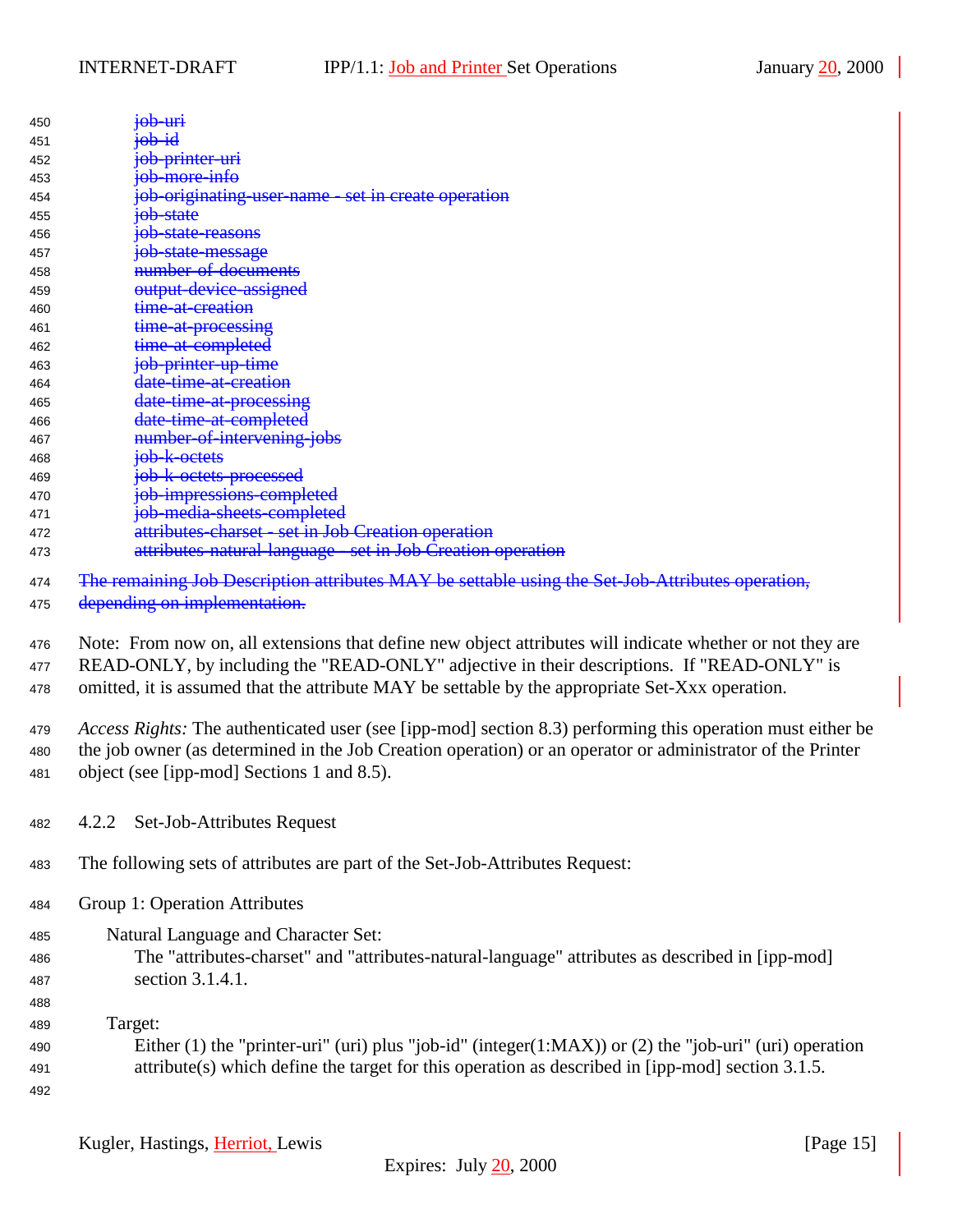<span id="page-15-0"></span> Requesting User Name: The "requesting-user-name" (name(MAX)) attribute SHOULD be supplied by the client as described in [ipp-mod] section 8.3. Group 2: Job Attributes The client MUST supply a set of Job attributes as defined in [ipp-mod] section 4.2 Job Template Attributes ("xxx" attributes), section 4.3 Job Description Attributes, and any attribute extensions supported by the Printer. Each Job attribute supplied in Group 2 replaces the value(s) of the corresponding Job attribute on the target Job object. For attributes that can have multiple values (1setOf), all values supplied by the client replace all values of the corresponding Job object attribute. 4.2.3 Set-Job-Attributes Response The Printer object returns the following sets of attributes as part of the Set-Job-Attributes Response: Group 1: Operation Attributes Status Message: In addition to the REQUIRED status code returned in every response, the response OPTIONALLY includes a "status-message" (text(255)) and/or a "detailed-status-message" (text(MAX)) operation attribute as described in [ipp-mod] sections 13 and 3.1.6. Natural Language and Character Set: The "attributes-charset" and "attributes-natural-language" attributes as described in [ipp-mod] section 3.1.4.2. Group 2: Unsupported Attributes See [ipp-mod] section 3.1.7 for details on returning Unsupported Attributes. If some of the attributes in the operation fail to validate, the Printer MUST reject the operation, and return the 'client-error-attributes-not-settable' status code. The Printer MUST also return all attributes that fail to validate in this group. The following are the reasons that an attribute fails to validate and the value returned for the attribute. The Printer doesn't support the attribute: return the attribute with the "out-of-band" value 'unsupported' (see [ipp-pro]). The attribute is read-only: return the attribute with the "out-of-band" value 'not-settable' (see section [8.1\)](#page-23-0).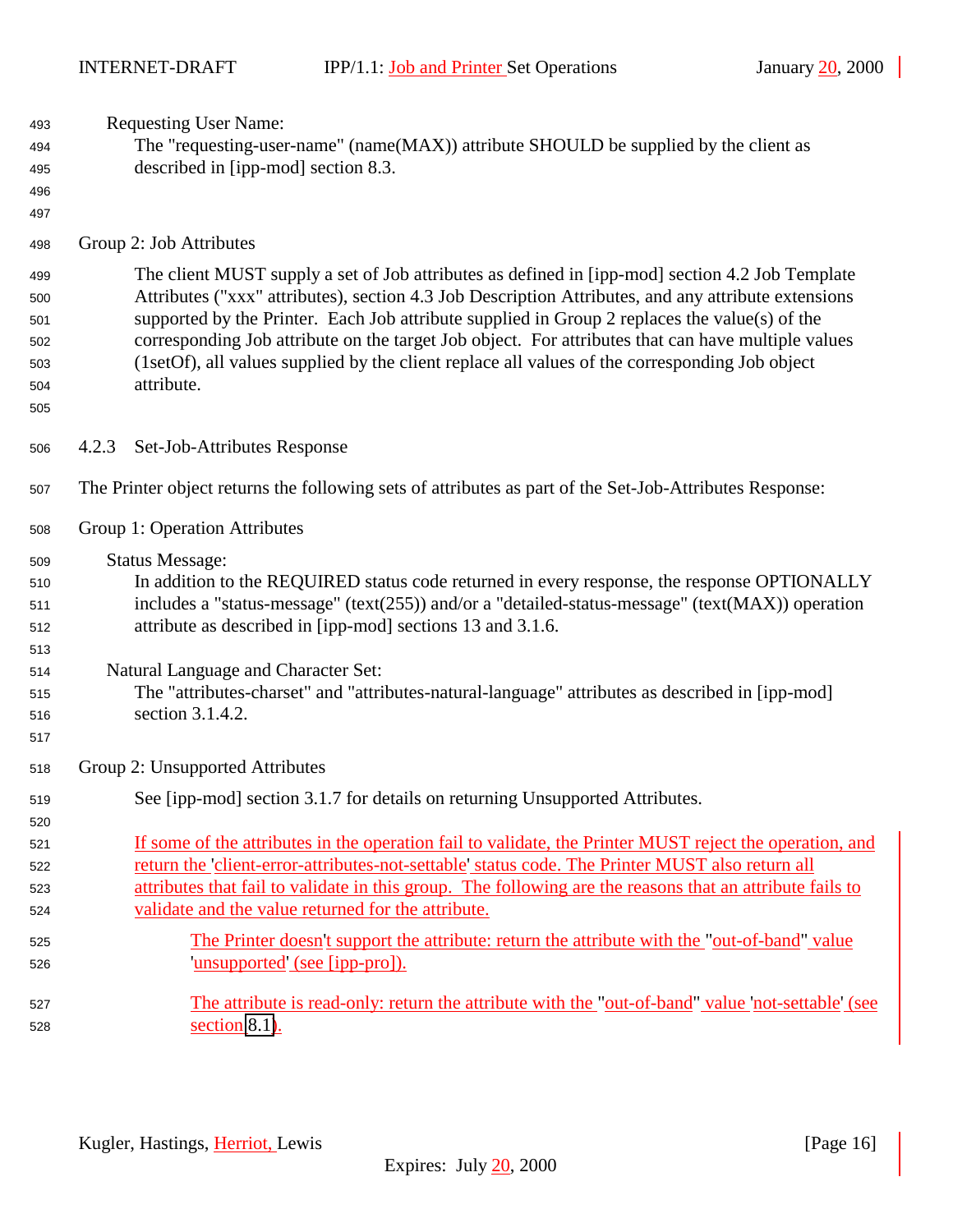<span id="page-16-0"></span>

| 529        | The Printer doesn't support the value: if the attribute in the operation has a single value                  |
|------------|--------------------------------------------------------------------------------------------------------------|
| 530        | return it. If the attribute in the operation is multi-valued, return only those values in a 1setOf           |
| 531        | that are not supported.                                                                                      |
| 532        | If all the client supplied attributes are supported, but one or more are not settable by the                 |
| 533        | implementation, i.e., are not among the values of the Printer's "job-settable-attributes" Printer            |
| 534        | Description attribute (see section 6.1), the Printer object MUST reject the operation, return the            |
| 535        | 'elient-error-attributes-not-settable' status code, and return the client-supplied attribute(s) with a       |
| 536        | substituted out of band value of 'not settable' (see section 8.1). This value's syntax type is "out of-      |
| 537        | band" and its encoding is defined by special rules for "out-of-band" values in the "Encoding and             |
| 538        | Transport" document [IPP-PRO]. Its value indicates that the attribute is supported, but is not               |
| 539        | settable.                                                                                                    |
| 540        | 4.3<br><b>Get-Reset-Printer-Attributes Operation</b>                                                         |
| 541        | This OPTIONAL operation allows a client to request the values of the attributes of a Printer object as they  |
| 542        | would be after a Reset operation. If the Printer supports the Set-Printer-Attributes operation, then it MUST |
| 543        | also support this operation. This operation has identical request /response attributes to the 'Get-Printer-  |
| 544        | Attributes' operation in IPP/1.1 [ipp-mod]. The operation also behaves identically to the 'Get-Printer-      |
| 545        | Attributes' operation in IPP/1.1 [ipp-mod] except for:                                                       |
|            |                                                                                                              |
| 546        | o 'Get-Printer-Attributes' returns the current value of specified attributes and 'Get-Reset-Printer-         |
| 547        | Attributes' returns the value that 'Get-Printer-Attributes' would return after a "Reset" operation. The      |
| 548        | "Reset" operation MAY be a Reset-Printer operation (see [ipp-set2]) or a reset performed locally to the      |
| 549        | Printer.                                                                                                     |
| 550        | o Get-Reset-Printer-Attributes' does not return attributes the Printer leaves unchanged during a Reset       |
| 551        | operation. The attributes that are not returned are:                                                         |
|            |                                                                                                              |
| 552        | printer-uri-supported                                                                                        |
| 553        | printer-name<br>printer-location                                                                             |
| 554        | printer-info                                                                                                 |
| 555        | printer-state                                                                                                |
| 556<br>557 | printer-state-reasons                                                                                        |
|            | printer-state-message                                                                                        |
| 558<br>559 | printer-is-accepting-jobs                                                                                    |
|            | queued-job-count                                                                                             |
| 560<br>561 | printer-up-time                                                                                              |
| 562        | printer-current-time                                                                                         |
| 563        |                                                                                                              |
| 564        | A client can determine the allowed values for "xxx-supported" attributes in the Set-Printer-Attributes       |
| 565        | operation by retrieving the value of "xxx-supported" with the Get-Reset-Printer-Attributes operation.        |
| 566        |                                                                                                              |
| 567        | ISSUE 02: There could be a separate operation Get-Allowed-Printer-Attributes for determining allowed         |
| 568        | values. This operation would return the same value as Get-Reset-Printer-Attributes for "xxx-supported", but  |
|            |                                                                                                              |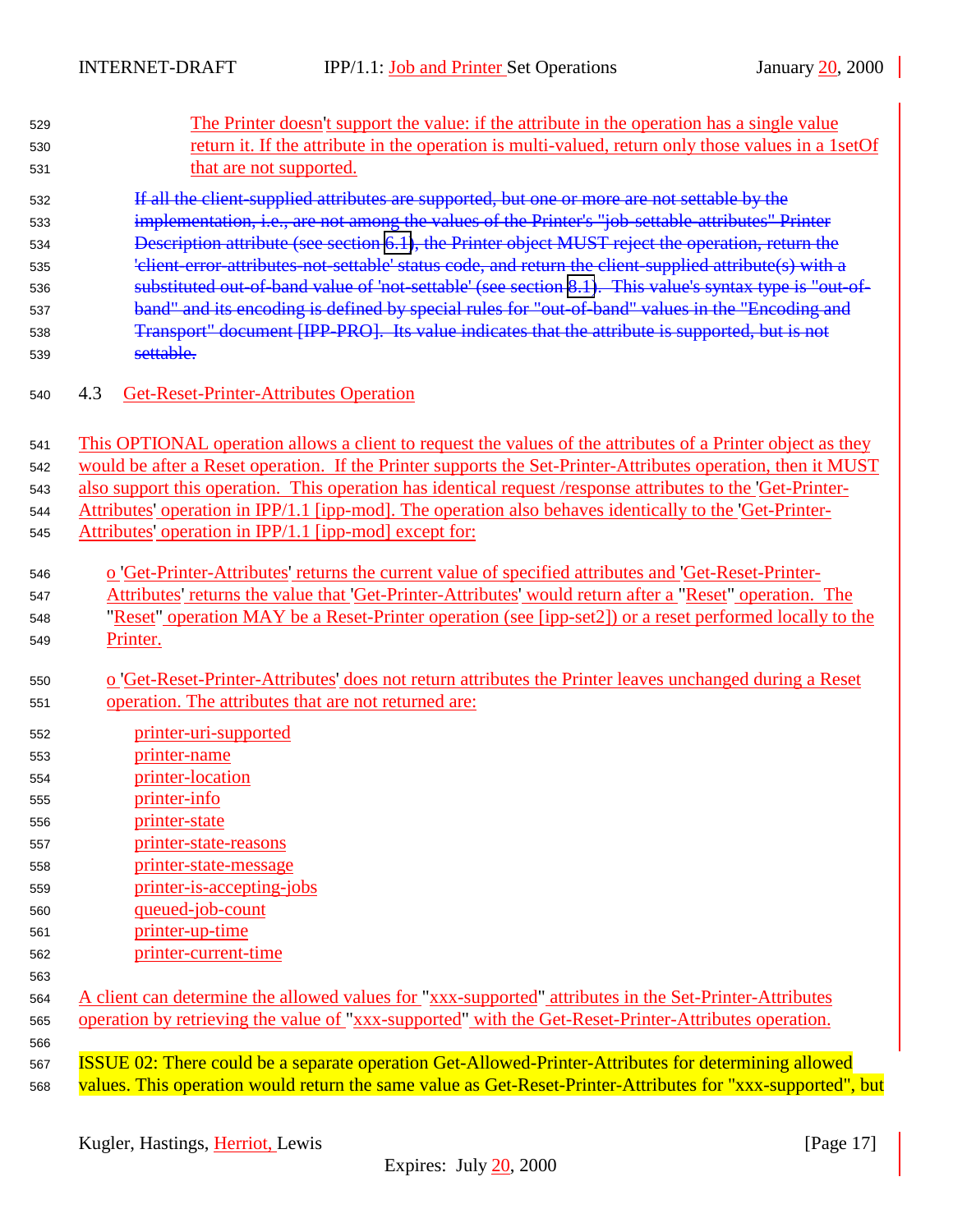<sup>569</sup> would return allowed values rather than the Reset value for other attributes. We have not yet seen a need

570 for such an operation because the spec provides rules for inferring the allowed values except for "xxx-571 supported" values.

<sup>572</sup> 5New objects and new relationships of existing objects

<sup>573</sup> This section defines the new Interpreter object.

574 <del>1.1Interpreter object</del>

575 The Interpreter object models the document format interpreters that are contained in the Printer object. The

576 purpose of the Interpreter object is to model those Printer attributes whose value depends on which

<sup>577</sup> interpreter is being used to process the document. Depending on implementation, the Printer object

<sup>578</sup> attributes whose values ("xxx-supported" and "xxx-default") depend on the interpreter, i.e., on the

579 "document-format" of the document being processed, are considered to be Interpreter object attributes

<sup>580</sup> instead. A Get-Printer-Attributes operation returns Printer and Interpreter attributes as specified in the

<sup>581</sup> "requested-attributes" operation attribute supplied by the client. Depending on the value of the "document-

<sup>582</sup> format" attribute supplied by the client in the Get-Printer-Attributes request (or the "document-format-

<sup>583</sup> default", if the client omits the "document-format" attribute), selects the corresponding Interpreter object.

<sup>584</sup> If an implementation does not make a distinction on the values of Printer attributes by document format for 585 purposes of job validation (see [ipp-mod] Get-Printer-Attributes), there is no need to implement or support 586 the Interpreter object. The Interpreter object is introduced to provide a means to model an implementation <sup>587</sup> in which some attributes do depend on the document format. Those attributes are then sub-classed to be <sup>588</sup> Interpreter object attributes.

<sup>589</sup> Note: the addition of the Interpreter object is completely compatible with IPP/1.0 and IPP/1.1 (see the 590 description of the "document-format" operation attribute in [ipp-mod] section 3.2.5.1 Get-Printer-Attributes <sup>591</sup> request). The protocol and semantics are the same whether or not the Interpreter object is used to <sup>592</sup> distinguish attributes that depend on the "document-format". Consequently, there is no "interpreters-593 supported" Printer Description attribute. In order to determine which Interpreter objects there MAY be, the 594 client can request the values of the Printer's "document-format-supported" attribute.

595 Note: The Interpreter object is really a sub-class of the Printer object, rather than being a full fledged object <sup>596</sup> in the sense that the Job and Printer objects are. There are no operations defined solely for the Interpreter 597 object. The Get-Printer-Attributes and Set-Printer-Attributes operations operate on the Interpreter object if 598 the implementation has the concept of an Interpreter object. However, if the IPP Printer implementation 599 does not contain Interpreter objects, the same Interpreter object attributes are considered Printer object <sup>600</sup> attributes, instead.

601 **ISSUE 01** Is there a better way to model the Printer attributes that depend on the interpreter (that is still 602 compatible with IPP/1.1)? It should be clear to the operator whether the Set-Printer-Attributes operation is 603 affecting all interpreters or just the one specified by the "document-format" operation attribute (or its <sup>604</sup> default)? There have been suggestions to have "xxx-exceptions" (collection) Printer Description attributes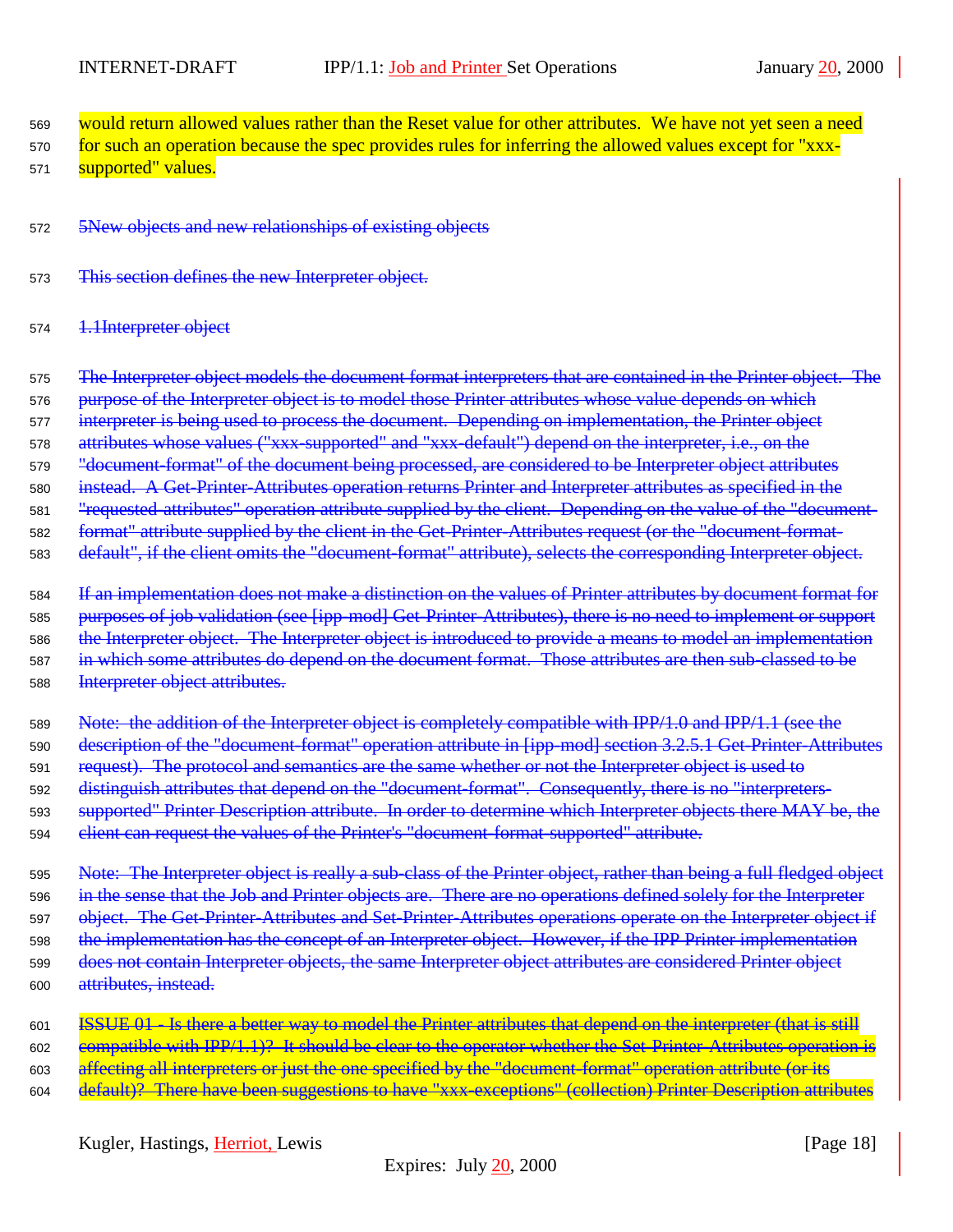<span id="page-18-0"></span>

| 605 | where "xxx" is the document format that indicate for each interpreter explicitly which Printer attributes are |
|-----|---------------------------------------------------------------------------------------------------------------|
| 606 | specialized for it. For example: "application-postscript-exceptions" (collection) and "application-vnd-hp-    |
| 607 | pel-exceptions (collection). Or have a "set-all-interpreters" (boolean) Set-Printer-Attributes operation      |
| 608 | attribute that sets all interpreters.                                                                         |

- <sup>609</sup> *Note: The interaction of the Set operations and fan-out and fan-in will be defined in the Set2 document,* <sup>610</sup> *rather than this document.*
- <sup>611</sup> 5 New Operation attributes
- 612 This section defines new operation attributes for use with the IPP/1.1 and the Set operations as shown in 613  $Table 1.$
- 614
- <sup>615</sup> 5.1 "printer-message-from-operator" (text(127))
- <sup>616</sup> The Printer SHOULD support this Operation attribute in following operations if it supports the <sup>617</sup> corresponding "printer-message-from-operator" Printer Description attribute.
- <sup>618</sup> Pause-Printer <sup>619</sup> Resume-Printer <sup>620</sup> Purge-Jobs

621 The client OPTIONALLY supplies this attribute in the above operations. The Printer object SHOULD 622 supports this operation attribute if it supports the corresponding Printer Description attribute. The value of this attribute is a message from the operator about the Printer object on which the operator is performing the operation. If this operation attribute is supported, the Printer copies the value to its "printer-message-from- operator" Printer Description attribute (see [ipp-mod] section 4.4.25) even if this Operation attribute is a zero-length text value or consists solely of white space. In addition, the Printer automatically copies:

- <sup>627</sup> 1. the value of its "printer-up-time" attribute (see [ipp-mod] section 4.4.29) to its "printer-message-<sup>628</sup> time" attribute,
- <sup>629</sup> 2. the value of its printer-current-time" (dateTime) attribute (see [ipp-mod] section 4.4.30) to its 630 "printer-message-date-time" attribute, if supported,-, and
- 631 3.the value of the operation-id value of this operation (see [ipp-mod] section 4.4.15) to its "printer-<sup>632</sup> message-operation" attribute.

<sup>633</sup> If the client omits this operation attribute, the Printer does not change the value of its "printer-message-634 from-operator", "printer-message-time", and "printer-message-time", and "printer-message-operation" <sup>635</sup> Printer Description attributes.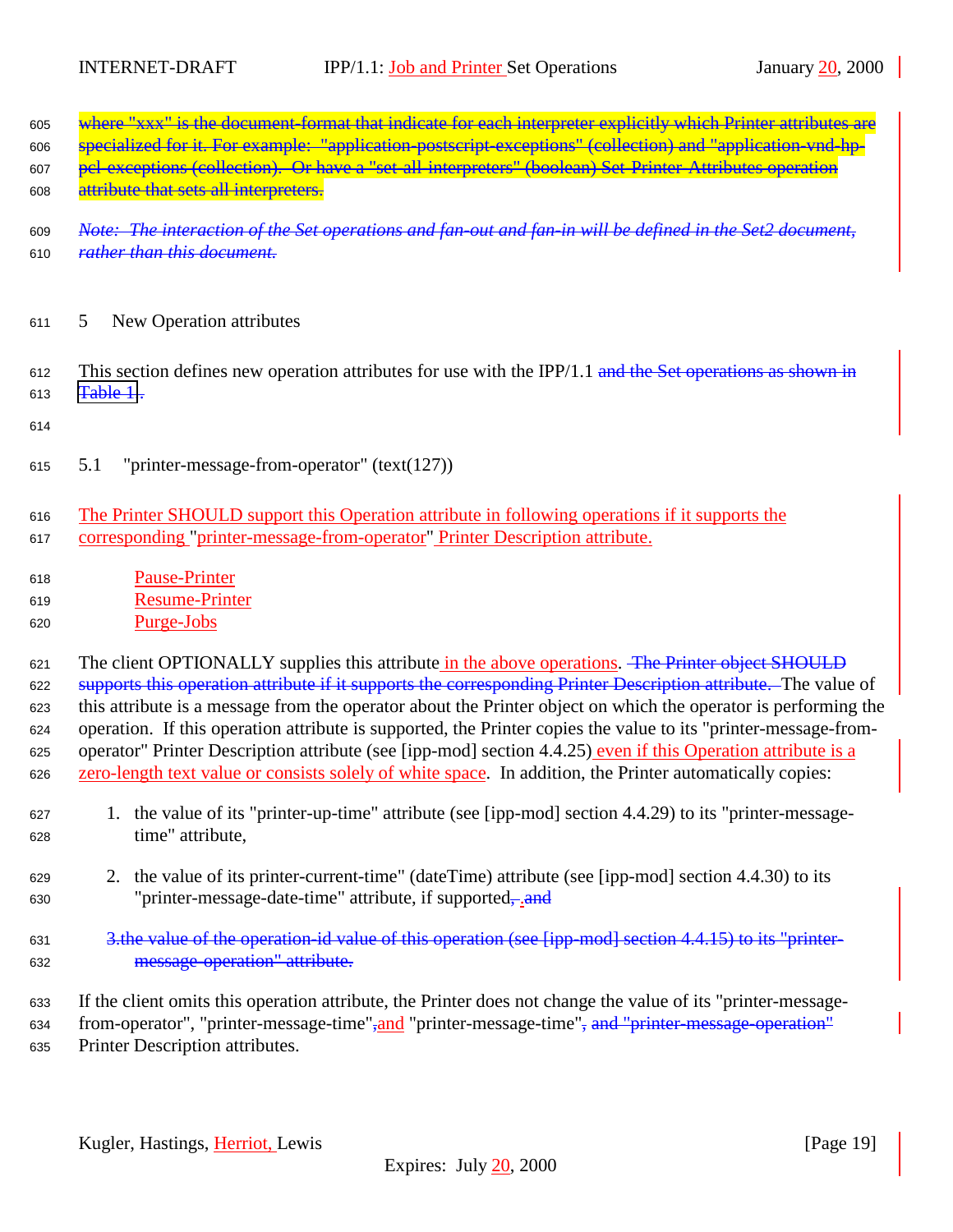<span id="page-19-0"></span>636 If the client supplies this attribute with a zero-length text value or with a value consisting solely of white 637 space, the Printer copies that value as any other value to the Printer's "printer-message-from-operator" and sets the "printer-message-time", "printer-message-date-time", and "printer-message-operation" attributes. 639 Supplying such a value is the way that the operator indicates that there is no longer a printer message from the operator (rather than using the "out-of-band" 'no-value' value).

 The "printer-message-from-operator" operation attribute MUST NOT be supported as an operation attribute for the Set-Printer-Attributes operation. If the operator wants to set the Printer's "printer-message-from- operator" Printer Description attribute when issuing the Set-Printer-Attributes operation, the client supplies the "printer-message-from-operator" explicitly with its new value as one of the Printer Description 645 attributes in Group 2 in the request. The Printer also updates its "printer-message-time", and "printer-646 message-date-time", and "printer-message-operation" Printer Description attributes. If the client does not explicitly supply the "printer-message-from-operator" with its new value, the Printer leaves the value of the Printer's "printer-message-from-operator" Printer Description attribute unchanged.

- 5.2 "job-message-from-operator" (text(127))
- The Printer SHOULD support this Operation attribute in following operations if it supports the corresponding "job-message-from-operator" Job Description attribute.
- Cancel-Job Hold-Job Release-Job Restart-Job

656 The client OPTIONALLY supplies this attribute in the above operations. The Printer object SHOULD 657 supports this operation attribute if it supports the corresponding Job Description attribute. The value of this attribute is a message from the operator about the Job object on which the operator has just performed an operation. If supported, the Printer copies the value to the Job's "job-message-from-operator" Job Description attribute (see [ipp-mod] section 4.3.16) (even if this Operation attribute is a zero-length text value or consists solely of white space).

662 If the client omits this attribute, the Printer does not change the value of its "*printerjob*-message-from-operator" Job Description attribute.

664 If the client supplies this attribute with a zero-length text value or with a value consisting solely of white 665 space, the Printer copies that value as any other value to the job's "job-message-from-operator". Supplying such a value is the way that the operator indicates that there is no longer a job message from the operator (rather than using the "out-of-band" 'no-value' value).

- Note: There are no corresponding 'job-message-time" and, "job-message-date-time", and "job-message-operation" Job Description attributes, since the usual lifetime of a job is limited.
- The "job-message-from-operator" operation attribute MUST NOT be supported as an operation attribute for the Set-Job-Attributes operation. If the operator wants to set the Job's "job-message-from-operator" Job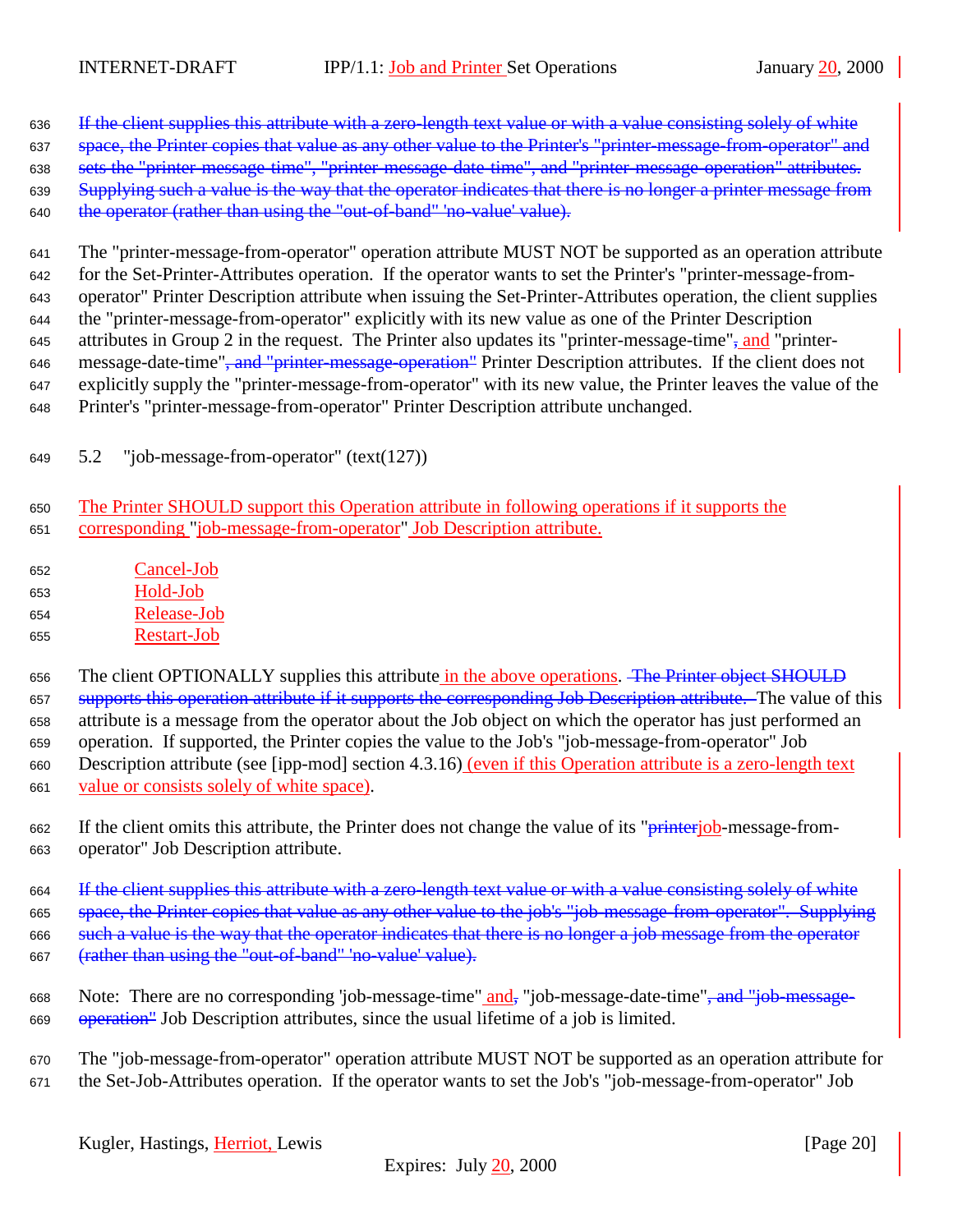<span id="page-20-0"></span>672 Description attribute when issuing the Set-Job-Attributes operation, the client MUST supplyies the "job- message-from-operator" with its new value as one of the Job Description attributes in Group 2 in the request. Otherwise, the Printer leaves the value of the Job's "job-message-from-operator" Job Description attribute unchanged by not explicitly setting the attribute.

# 6.3"factory-settings" (boolean) - new operation attribute for Get-Printer-Attributes:

- 677 The client OPTIONALLY supplies this attribute. The Printer object OPTIONALLY supports this attribute, if it supports the Set-Printer-Attributes operation. If the client omits this attribute or supplies the 'false' 679 value, the Printer returns the current values of the requested attributes that are settable, i.e., the values that have been set by previous Set-Printer-Attributes. If the client supplies the 'true' value, the Printer returns the factory settings, i.e., the inherent values supported by the implementation as shipped from the manufacturer or established at install time. This operation attribute allows an operator to determine which values are supported in an implementation after having modified a settable attribute. Attributes that are not settable are not affected by this operation attribute, so that the Printer returns the same values for non- settable attribute when either the 'true' or 'false' value has been supplied. If this operation attribute is supported, both 'true' and 'false' values MUST be supported.
- **ISSUE 02** Should the attribute names be modified (e.g., with a unique suffix) to identify them as "factory
- 688 defaults"? At the IPP WG meeting, some individuals thought that this would make some of the factory
- 689 default handling easier to specify/implement. Also, some of the attributes could be prefixed/suffixed to 690 indicate that they are [only] applicable to specific document formats. Although preliminary discussion
- 691 appears encouraging, the topic was deferred for more detailed examination.
- 692 76 New Printer Description Attributes
- The following new Printer Description attributes are needed to support the new operations defined in this document.
- 695  $1.16.1$  printer-settable-attributes (1setOf type2 keyword)

 This READ-ONLY Printer attribute identifies the Printer object attributes that are settable in this implementation, i.e., that are settable using the Set-Printer-Attributes operations (see section [0\)](#page-6-0). This attribute MUST be supported if the Set-Printer-Attributes operations is supported. The Printer MUST reject attempts to set any Printer attributes that are not one of the values of this attribute, returning the 'client-error-attributes-not-settable' status code (see section [7.1\)](#page-23-0). The value of this attribute MAY depend on the value of the "document-format" operation attribute supplied in the Get-Printer-Attributes operation (see [ipp-mod] section 3.2.5.1).

For a Printer attribute that is normally settable, if a Printer object only supports a single fixed value for that

attribute, it SHOULD NOT include that attribute's keyword name in this attribute's value. For example, if a

Printer only supports "sides" with a 'one-sided' value, then the "sides-supported" keyword SHOULD NOT

be one of the values of its "printer-settable-attributes" attribute.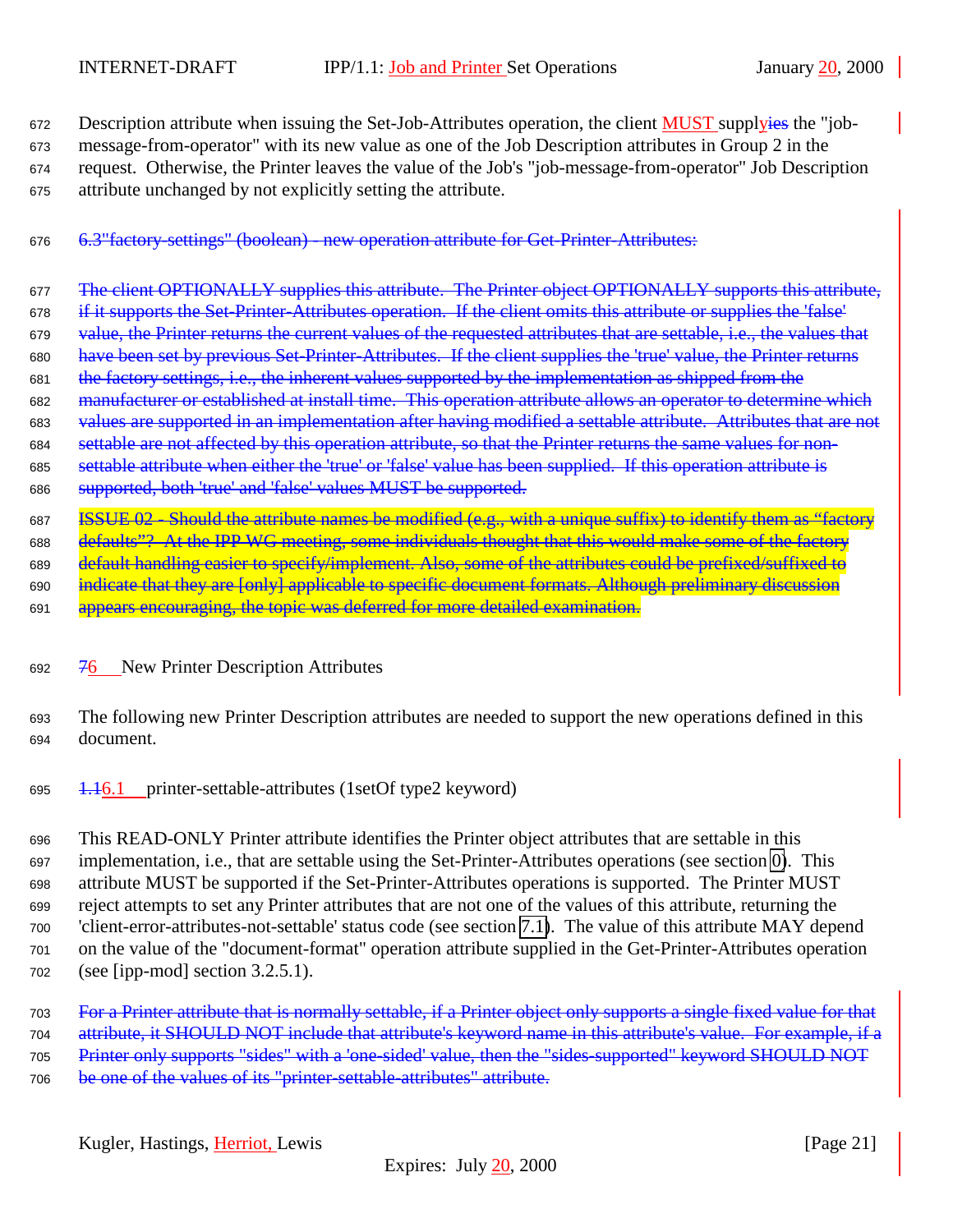- <span id="page-21-0"></span>Standard keyword values are:
- 'none': There are no settable Printer attributes.
- 'xxx': Where 'xxx' is any of the keyword attribute names allowed by section [4.1.1](#page-7-0)
- $710 \frac{7.26.2}{ }$  job-settable-attributes (1setOf type2 keyword)
- This READ-ONLY Printer attribute identifies the Job object attributes that are settable in this
- implementation, i.e., that are settable using the Set-Job-Attributes operation (see section [4.2\)](#page-12-0). This attribute
- MUST be supported if the Set-Job-Attributes operations is supported. The Printer MUST reject attempts to
- set any Job attributes that are not one of the values of this attribute, returning the 'client-error-attributes-not-
- settable' status code (see section [7.1\)](#page-23-0).
- For a Job attribute that is normally settable, if a Printer object only supports a single fixed value for that
- attribute, it SHOULD NOT include that attribute's keyword name in this attribute's value. For example, if a
- Printer only supports "sides" with a 'one-sided' value, then the "sides" keyword SHOULD NOT be one of
- the values of its "job-settable-attributes" attribute.
- Standard keyword values are:
- 'none': There are no settable Job attributes.
- 'xxx': Where 'xxx' is any of the keyword attribute names allowed by section [4.2.1.](#page-13-0)
- 7.36.3 printer-message-time (integer(MIN:MAX))
- This READ-ONLY Printer Description attribute contains the time that the Printer's "printer-message-from- operator" was changed by the operator using any operation where the client supplied the "printer-message- from-operator" operation attribute (see section [5.1\)](#page-18-0) or was explicitly set using the Set-Printer-Attributes operation (see section [0\)](#page-6-0). This attribute allows the users to know when the "printer-message-from-operator" attribute was last set.
- The Printer sets the value of this attribute by copying the value of the Printer's "printer-up-time" attribute (see [ipp-mod] section 4.3.14). If the Printer resets its "printer-up-time" attribute to 1 on power-up, then it MUST change the value of the "printer-message-time" to 0 or a negative number as specified in [ipp-mod] section 4.3.14.
- Note: This attribute helps users better understand the context for the "printer-message-from-operator" message.
- "document-format-varying-attributes" (1setOf type2 keyword) to list those
- Printer attributes ("xxx-supported", "xxx-default", etc) that can vary for
- different document formats.
- 7.46.4 printer-message-date-time (dateTime)
- This READ-ONLY Printer Description attribute contains the date and time that the Printer's "printer-message-from-operator" was changed by the operator using any operation where the client supplied the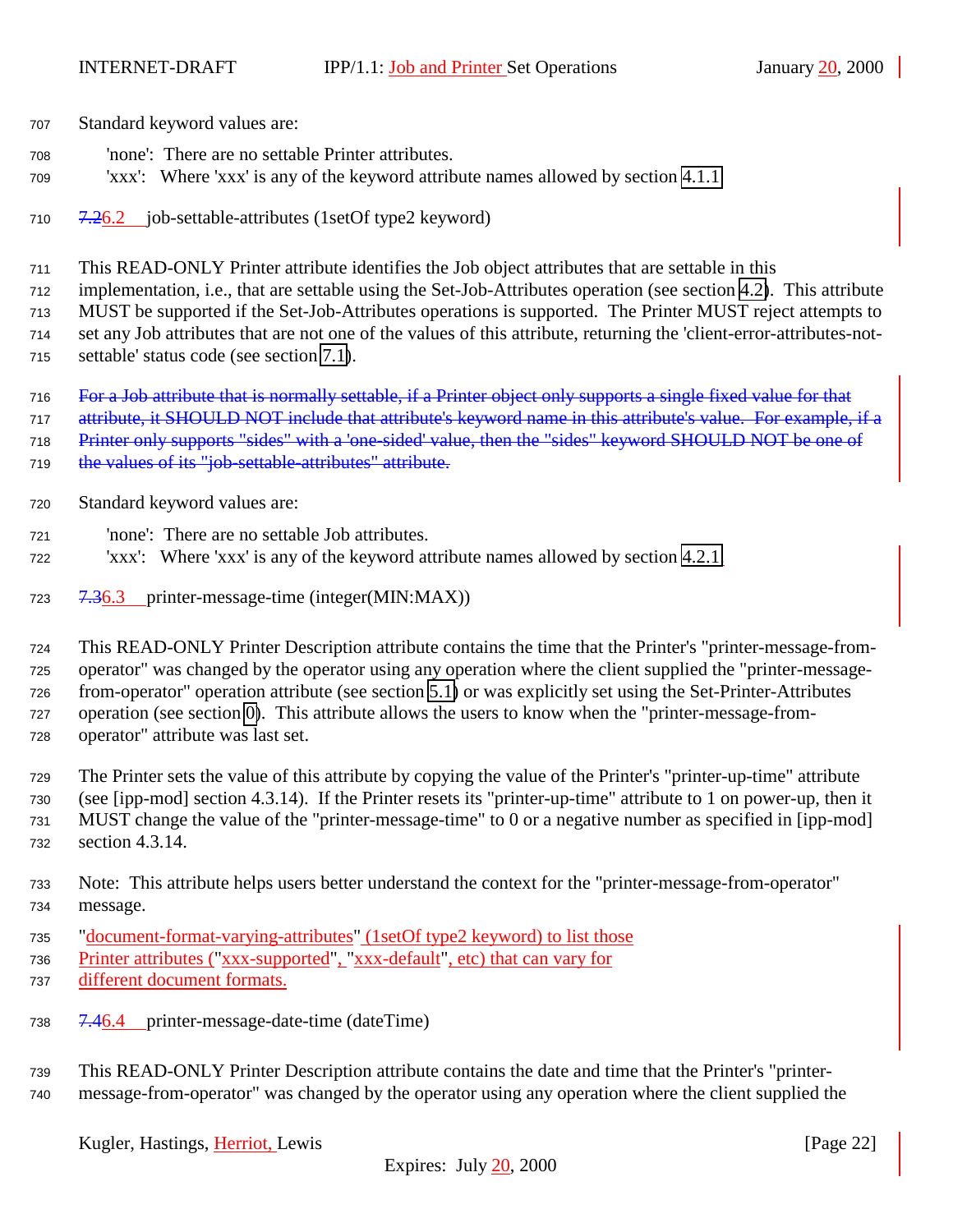<span id="page-22-0"></span>"printer-message-from-operator" operation attribute (see section [5.1\)](#page-18-0) or was explicitly set using the Set-

 Printer-Attributes operation (see section [0\)](#page-6-0). This attribute allows the users to know when the "printer-message-from-operator" attribute was last set.

 This attribute MUST be supported if the Printer supports both the "printer-message-time" and the "printer-current-time" (dateTime) attributes (see [ipp-mod] section 4.4.30).

 Note: This attribute helps users better understand the context for the "printer-message-from-operator" message.

7.5printer-message-operation (type2 enum)

This READ-ONLY Printer Description attribute identifies the operation that was used to change the

Printer's "printer-message-from-operator" by the operator using any operation where the client supplied the

"printer-message-from-operator" operation attribute (see section [5.1\)](#page-18-0) or explicitly set using the Set-Printer-

Attributes operation (see section [9.1\)](#page-6-0). This attribute allows the users to know which operation was used to

753 change the "printer-message-from-operator" attribute when it was last set.

754 The standard enum values are those defined for the "operations-supported" Printer Description attribute (see 755  $\frac{1}{1}$   $\frac{1}{1}$   $\frac{1}{1}$   $\frac{1}{1}$   $\frac{1}{1}$   $\frac{1}{1}$   $\frac{1}{1}$   $\frac{1}{1}$   $\frac{1}{1}$   $\frac{1}{1}$   $\frac{1}{1}$   $\frac{1}{1}$   $\frac{1}{1}$   $\frac{1}{1}$   $\frac{1}{1}$   $\frac{1}{1}$   $\frac{1}{1}$   $\frac{1}{1}$   $\frac{1}{1}$   $\frac{1}{1}$   $\frac{1}{1}$   $\frac{1}{1$ 

756 Note: This attribute helps users better understand the context for the "printer-message-from-operator".

6.5 document-format-varying-attributes (1setOf type2 keyword)

 This READ-ONLY Printer Description attribute contains a set of attribute names. This attribute SHOULD be supported by a Printer object, if the Printer object has Printer attributes whose value vary depending on document format (see [ipp-mod] Get-Printer-Attributes operation). This attribute specifies which attribute values can vary by document-format. If an attribute's name is a member of this attribute and its value is changed with the Set-Printer-Attributes operation and the Operation attribute "document-format-varying- scope " has the value 'single-document-format', then the Printer MUST change the value for the specified document format and no other document formats. If an attribute's name is not a member of this attribute and its value is changed with the Set-Printer-Attributes operation and the Operation attribute "document- format-varying-scope " has the value 'single-document-format', then the attribute is changed for all document formats.

- 6.6 authentication-methods-supported (1setOf type2 keyword)
- This Printer Description attribute contains a set of authentication methods supported by the Printer. This attribute specifies the allowed values of the "uri-authentication-supported" Printer Description attribute.

 This attribute MUST be supported if the Printer allows the Set-Printer-Attributes operation to set the "uri-authentication-supported" attribute.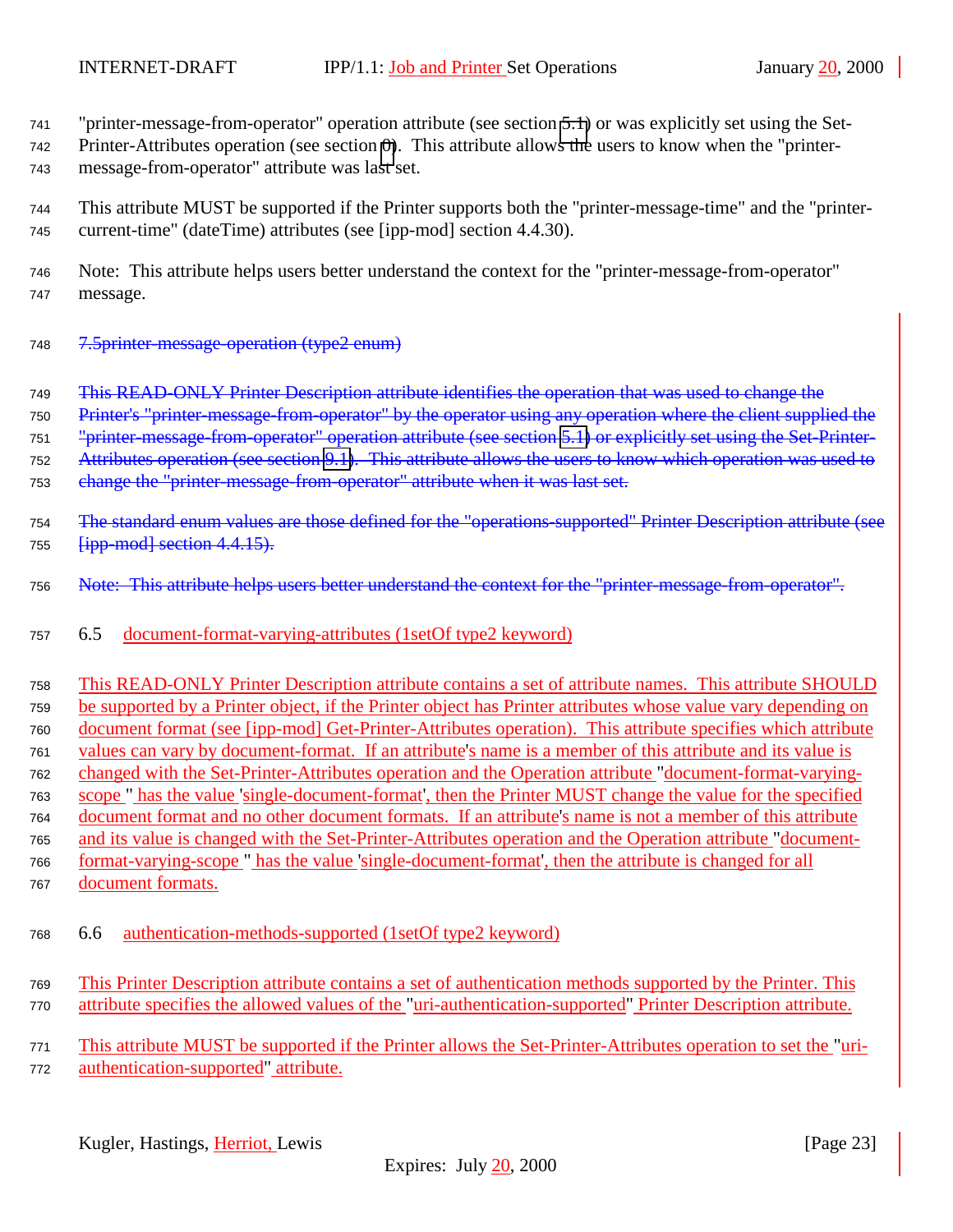- <span id="page-23-0"></span>6.7 security-methods-supported (1setOf type2 keyword)
- This Printer Description attribute contains a set of authentication methods supported by the Printer. This attribute specifies the allowed values of the "uri-security-supported" Printer Description attribute.
- This attribute MUST be supported if the Printer allows the Set-Printer-Attributes operation to set the "uri-security-supported attribute".
- 87 Additional status codes
- This section defines new status codes used by the operations defined in this document.
- $1.17.1$  'client-error-attributes-not-settable' (0x0413)

 If the In a Set-Printer-Attributes or Set-Job-Attributes operation fails because one of the specified attributes cannot be set for any of the three reasons given in Unsupported Attributes group of sections [4.1.3](#page-11-0) and [4.2.3,](#page-15-0) the Printer MUST return this error code and it MUST return in the Unsupported Attributes Group(see [ipp- mod] section 3.1.7) all of the attributes that could not be set. When the Printer returns this status, it MUST 785 NOT change any of the attributes specified in the operation. request, if all the client-supplied attributes are supported, but the Printer object does not support one or more attributes as settable, the Printer object MUST return this status code. The Printer object MUST also return in the Unsupported Attributes Group (see [ipp-mod] section 3.1.7) all the attributes supplied by the client that are not settable with the values changed to the out-of-band 'not-settable' value (see section 8.1). For example, if the request indicates 'job- state', all implementations MUST reject the request. As another example, if the request indicates an attribute that is supported, but not settable by this implementation, such as, say, "printer-name", the 792 implementation rejects the request.

8 Additional out-of-band values

 This section defines additional out-of-band values that can be used with any attribute in principle. See the beginning of [ipp-mod] section 4.1.

796 <del>1.1</del>8.1 'not-settable' out of out-of-band value

797 The 'not-settable' out-of-out of band value is used by the IPP Printer in the Unsupported Attributes group of 798 a Set-Job-Attributes or Set-Printer-Attributes response to indicate that an attribute that was (supplied by the 799 client), is supported but is defined to be a READ-ONLY. attribute, is not settable in that implementation or 800 as defined by the policy for that system, because it is not in the "job-settable-attributes" or "printer-settable-801 attributes" Printer Description attributes, respectively.

The encoding of the out-of-band value is TBD (see [ipp-pro]).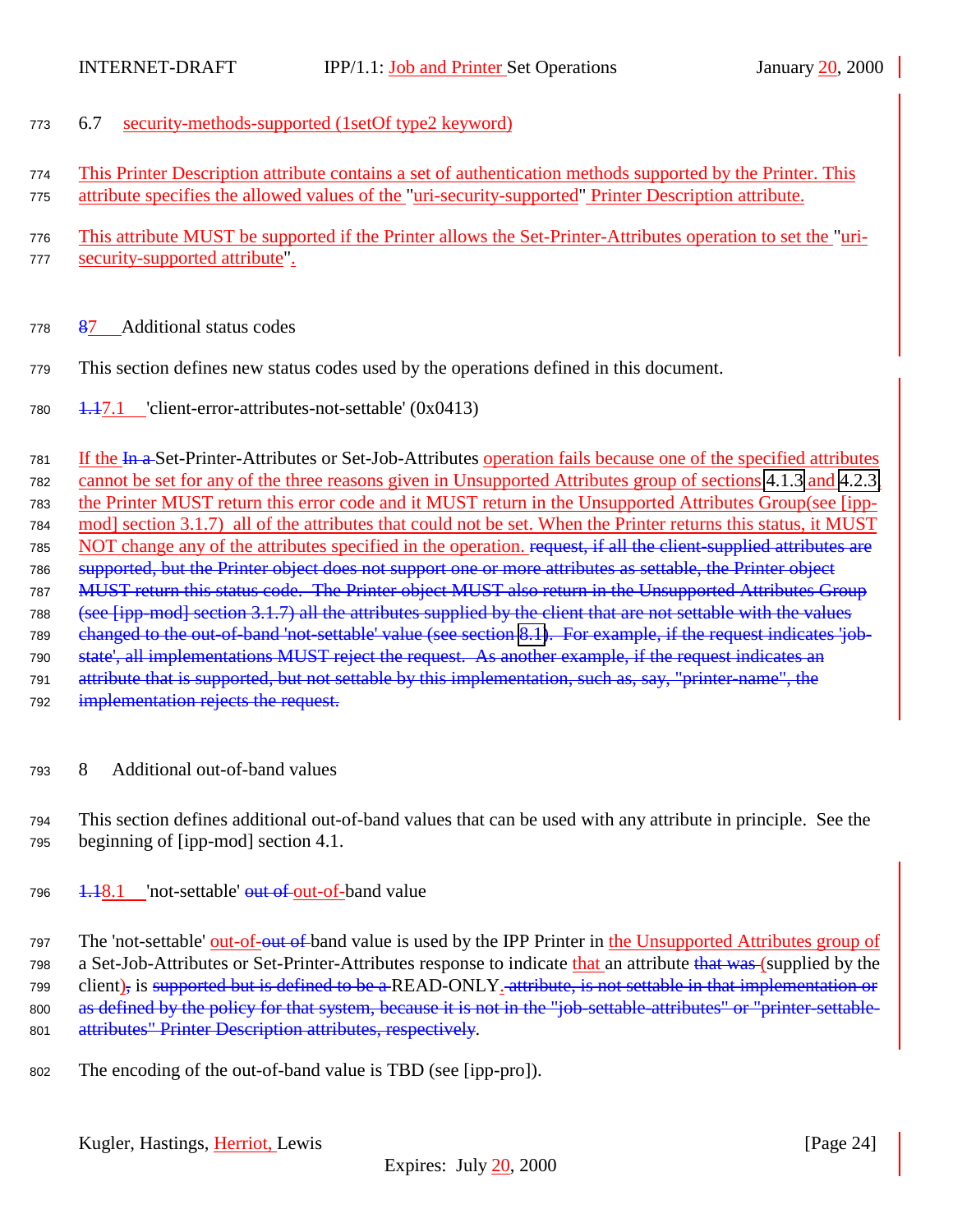<span id="page-24-0"></span>

|  | 803 |  |  | 8.2 any-name out-of-band value |
|--|-----|--|--|--------------------------------|
|--|-----|--|--|--------------------------------|

| 804 | The 'any-name' out-of-band value is used by the IPP Printer as a new value allowed in "xxx-supported"            |
|-----|------------------------------------------------------------------------------------------------------------------|
| 805 | supported attributes which allow the 'name' syntax type.                                                         |
| 806 |                                                                                                                  |
| 807 | <u>To supported this value, the syntax type of the following three attributes is changed from "1setOf type3</u>  |
| 808 | <u>keyword</u>   name (MAX))" to "1setOf type3 keyword   name (MAX))   any-name":                                |
| 809 |                                                                                                                  |
| 810 | media-supported                                                                                                  |
| 811 | job-hold-until-supported                                                                                         |
| 812 | job-sheets-supported                                                                                             |
| 813 |                                                                                                                  |
| 814 | If the value 'any-name' is one of the values of an attribute returned from the Get-Reset-Printer-Attributes,     |
| 815 | then the Printer MUST allow the Set-Printer-Attributes operation for that attribute to contain the 'any-name'    |
| 816 | value or a name value. If the value 'any-name' is not one of the values of an attribute returned from the Get-   |
| 817 | Reset-Printer-Attributes, then the Printer MUST NOT allow the Set-Printer-Attributes operation for that          |
| 818 | attribute to contain the 'any-name' value or a name value.                                                       |
| 819 |                                                                                                                  |
| 820 | Furthermore, if any of the above three attributes has the 'any-name' value or any name values, the Reset         |
| 821 | operation MUST not remove them.                                                                                  |
| 822 |                                                                                                                  |
| 823 | If the value 'any-name' is one of the values of an attribute returned from the Get-Printer-Attributes, then the  |
| 824 | Printer MUST validate any name value for that attribute. If the job is accepted, it is put into the pending-     |
| 825 | held state. If the value 'any-name' is not one of the values of an attribute returned from the Get-Printer-      |
| 826 | Attributes, then the Printer MUST NOT validate a name value for that attribute unless the name is                |
| 827 | explicitly is in the corresponding "xxx-supported" attribute.                                                    |
| 828 |                                                                                                                  |
| 829 | The encoding of the out-of-band value is TBD (see [ipp-pro]).                                                    |
|     | <b>ISSUE 03:</b> Should the 'any-name' value be a keyword with special behavior or a new type of value, such as  |
| 830 | an out-of-band value? This document has been written as an out-of-band value.                                    |
| 831 |                                                                                                                  |
| 832 | 8.3 default out-of-band value                                                                                    |
| 833 | The 'default' out-of-band values is used by the client in Set-Job-Attributes, Job Creation (Create-Job, Print-   |
| 834 | Job, Print-URI), and Validate-Job requests to indicate explicitly that the Printer is to apply its default value |
| 835 | with the same semantics and precedence (lower than the document content) as if the Job attribute were not        |
| 836 | present on the Job object. The semantic effect of the client supplying the 'default' value in a Set-Job-         |
| 837 | Attributes operation is as if the attribute were to be removed from the Job object. However, if the resulting    |
| 838 | Job is queried by the Get-Job-Attributes or Get-Jobs operations, the Printer MUST return any attributes          |
| 839 | with the 'default' value that the client had supplied with the 'default' value, rather than not returning the    |
| 840 | attributes at all. In other words, the Printer MUST NOT remove any attribute from the Job object for which       |
| 841 | the client supplies the 'default' out-of-band value. In addition, any attributes that had not been supplied by   |
| 842 | the client in the Job Creation operation MUST NOT be returned with the 'default' value.                          |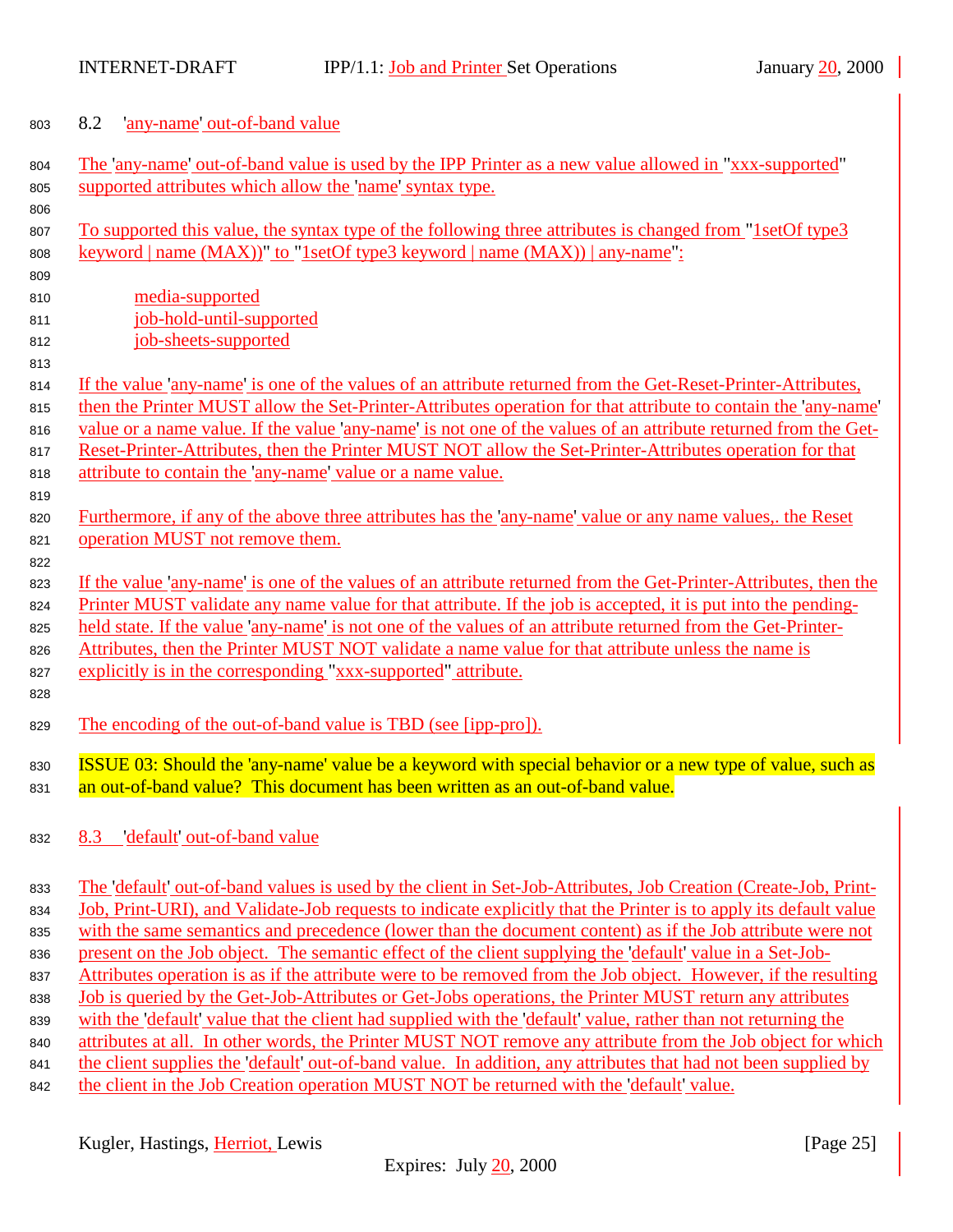<span id="page-25-0"></span>

| 843 | The encoding of the out-of-band value is reserved for this purpose (see [ipp-pro]).                              |
|-----|------------------------------------------------------------------------------------------------------------------|
| 844 | <b>Conformance Requirements</b><br>9                                                                             |
| 845 | This section specifies the conformance requirements for clients and IPP objects.                                 |
| 846 | Both the Set-Job-Attributes and the Set-Printer-Attributes operations defined in the document are                |
| 847 | OPTIONAL for an IPP object to support. Either one MAY be supported without the other or both MAY be              |
| 848 | supported.                                                                                                       |
| 849 | Get-Reset-Printer-Attributes operation is OPTIONAL for an IPP object to support.                                 |
| 850 | If the Set-Printer-Attributes operation is supported, then the "printer-settable-attributes" Printer Description |
| 851 | attribute and Get-Reset-Printer-Attributes operation MUST be supported. Otherwise, the Get-Reset-                |
| 852 | Printer-Attributes operation is OPTIONAL for an IPP Printer to support.                                          |
| 853 | If the Set-Printer-Attributes operation is supported, then the 'not-settable' out-of-band value and the 'client- |
| 854 | error-not-settable' status code MUST be supported.                                                               |
| 855 | If the Set-Printer-Attributes operation is supported and the Printer allows the Set-Printer-Attributes           |
| 856 | operation to set the "uri-authentication-supported" Printer Description attribute, then the Printer MUST also    |
| 857 | support the "security-methods-supported" Printer Description attribute.                                          |
| 858 | If the Set-Printer-Attributes operation is supported and the Printer allows the Set-Printer-Attributes           |
| 859 | operation to set the "uri-security-supported attribute" Printer Description attribute, then the Printer MUST     |
| 860 | also support the "security-methods-supported" Printer Description attribute.                                     |
| 861 | If the Set-Printer-Attributes operation is supported and the name syntax type is supported for any "xxx-         |
| 862 | supported", then the 'any-name' value MUST be supported.                                                         |
| 863 | If the Set-Job-Attributes operation is supported, then the "job-settable-attributes" Printer Description         |
| 864 | attribute and the 'default' out-of-band value MUST be supported.                                                 |
| 865 | If the Set-Printer-Attributes operation and the "printer-message-from-operator" Printer Description attribute    |
| 866 | are supported, then the latter MUST be settable.                                                                 |
| 867 | If the Set-Job-Attributes operation and the "job-message-from-operator" Printer Description attribute are        |
| 868 | supported, then the latter MUST be settable.                                                                     |
| 869 | It is OPTIONAL for the Printer object to support the "printer-message-time" (integer),-) and "printer-           |
| 870 | message-date-time" (dateTime) and "printer-message-operation" (type2 enum). If both the "printer-                |
| 871 | message-time" (integer) and the "printer-current-time" (dateTime) (see [ipp-mod] section 4.4.30) Printer         |

<sup>872</sup> Description attributes are supported, then the "printer-message-date-time" (dateTime) attribute MUST be <sup>873</sup> supported.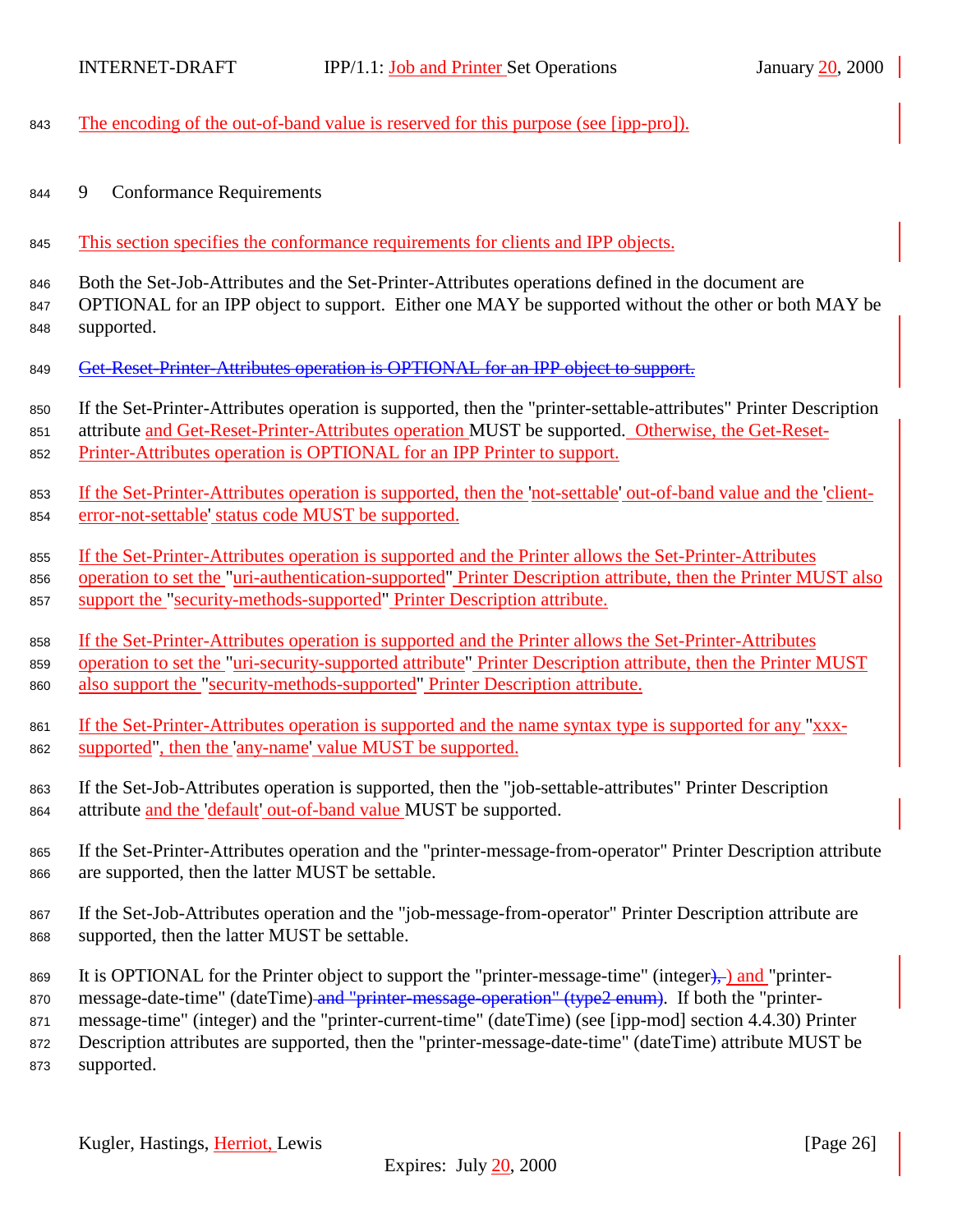- <span id="page-26-0"></span>10 IANA Considerations
- The operations and attributes in this registration proposal will be published by IANA according to the
- procedures in RFC 2566 [rfc2566] section 6.4 for operations with the following URL:
- ftp.isi.edu/iana/assignments/ipp/operations/set.txt
- 878 <del>12</del>11 Internationalization Considerations
- This document has the same localization considerations as the [ipp-mod].
- 1312 Security Considerations

 The IPP Model and Semantics document [ipp-mod] discusses high level security requirements (Client Authentication, Server Authentication and Operation Privacy). Client Authentication is the mechanism by which the client proves its identity to the server in a secure manner. Server Authentication is the mechanism by which the server proves its identity to the client in a secure manner. Operation Privacy is defined as a mechanism for protecting operations from eavesdropping.

1413 Author's Addresses

| 887 | Carl Kugler                        |
|-----|------------------------------------|
| 888 | <b>IBM</b>                         |
| 889 | P.O. Box 1900                      |
| 890 | Boulder, CO 80301-9191             |
| 891 |                                    |
| 892 | Phone: (303) 924-5060              |
| 893 | FAX:                               |
| 894 | e-mail: kugler@us.ibm.com          |
| 895 |                                    |
| 896 | <b>Tom Hastings</b>                |
| 897 | <b>Xerox Corporation</b>           |
| 898 | 737 Hawaii St. ESAE 231            |
| 899 | El Segundo, CA 90245               |
| 900 |                                    |
| 901 | Phone: 310-333-6413                |
| 902 | Fax: 310-333-5514                  |
| 903 | e-mail: hastings@cp10.es.xerox.com |
| 904 |                                    |
| 905 | <b>Robert Herriot</b>              |
| 906 | Xerox Corp.                        |
| 907 | 3400 Hill View Ave, Building 1     |
| 908 | Palo Alto, CA 94304                |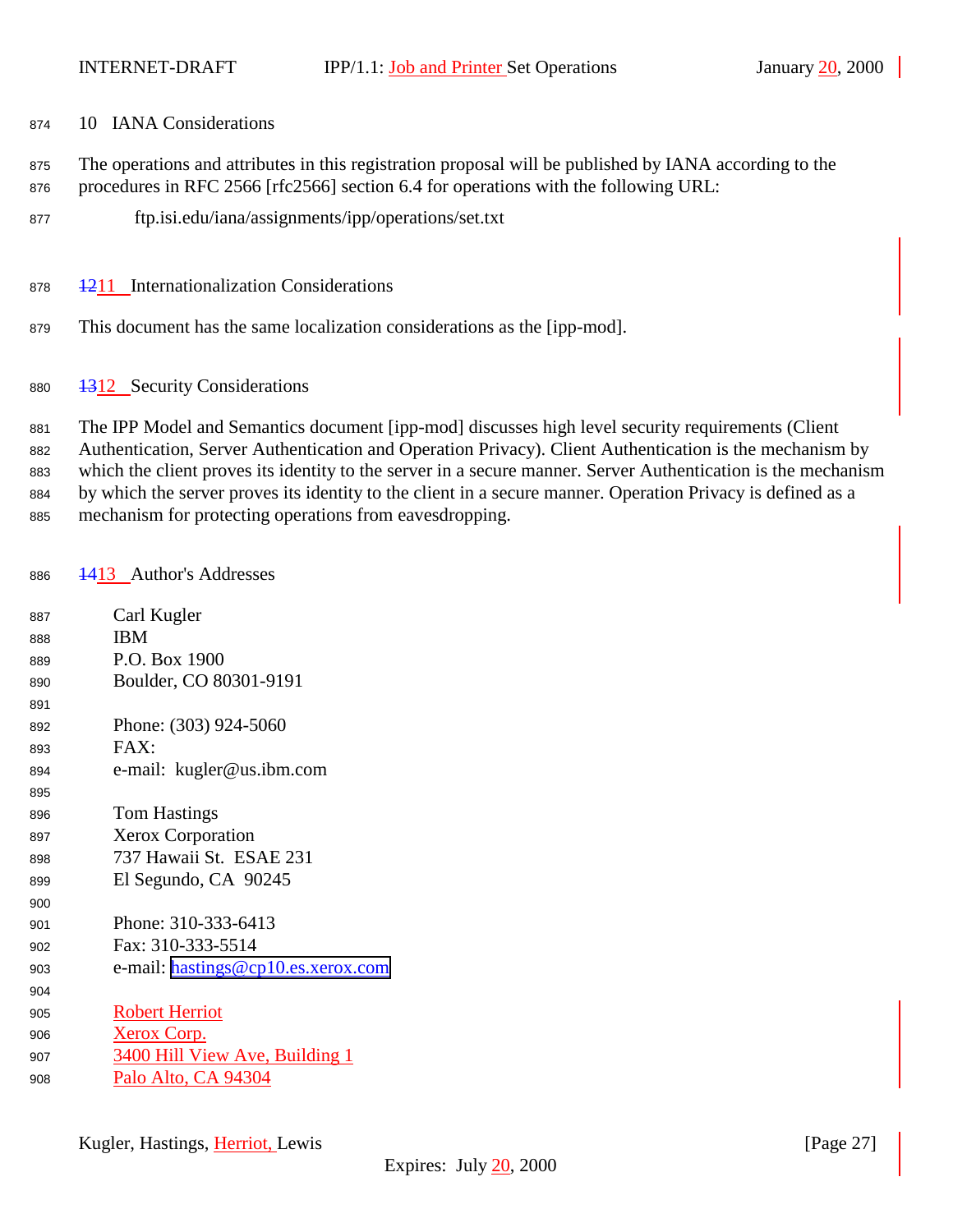<span id="page-27-0"></span>

| 909 |                                                                                                       |
|-----|-------------------------------------------------------------------------------------------------------|
| 910 | Phone: 650-813-7696                                                                                   |
| 911 | 650-813-6860<br>Fax:                                                                                  |
| 912 | e-mail: robert.herriot@pahv.xerox.com                                                                 |
| 913 |                                                                                                       |
| 914 | Harry Lewis                                                                                           |
| 915 | <b>IBM</b>                                                                                            |
| 916 | P.O. Box 1900                                                                                         |
| 917 | Boulder, CO 80301-9191                                                                                |
| 918 |                                                                                                       |
| 919 | Phone: (303) 924-5337                                                                                 |
| 920 | FAX:                                                                                                  |
| 921 | e-mail: harryl@us.ibm.com                                                                             |
| 922 |                                                                                                       |
|     |                                                                                                       |
| 923 | 4514 References                                                                                       |
|     |                                                                                                       |
| 924 | [ipp-mod]                                                                                             |
| 925 | R. deBry, T. Hastings, R. Herriot, S. Isaacson, P. Powell, "Internet Printing Protocol/1.0: Model and |
| 926 | Semantics", <draft-ietf-ipp-model-v11-04.txt>, June 23, 1999.</draft-ietf-ipp-model-v11-04.txt>       |
|     |                                                                                                       |
| 927 | [ipp-pro]                                                                                             |
| 928 | Herriot, R., Butler, S., Moore, P., Tuner, R., "Internet Printing Protocol/1.1: Encoding and          |
| 929 | Transport", draft-ietf-ipp-protocol-v11-03.txt, June 23, 1999.                                        |
| 930 | $[ipp-set2]$                                                                                          |
|     | Kugler, C, Hastings, T., Lewis, H., "Internet Printing Protocol/1.1: Job and Printer Administrative   |
| 931 | Operations", <draft-ietf-ipp-ops-set2-01.txt>, December 8, 1999.</draft-ietf-ipp-ops-set2-01.txt>     |
| 932 |                                                                                                       |
|     |                                                                                                       |

# 933 [RFC2566]

- R. deBry, T. Hastings, R. Herriot, S. Isaacson, P. Powell, "Internet Printing Protocol/1.0: Model and Semantics", RFC 2566, April 1999.
- 15 Change History
- This section summarizes the changes. Each sub-section is in reverse chronological order. Adding or removing ISSUES that don't change the document are not listed here.
- 15.1 Changes to the January 4, 2000 version to make the January 20, 2000 version
- The following changes to the January 4, 2000 version to make the January 4, 2000 version as a result of the **IPP WG telecons and mailing list discussion:**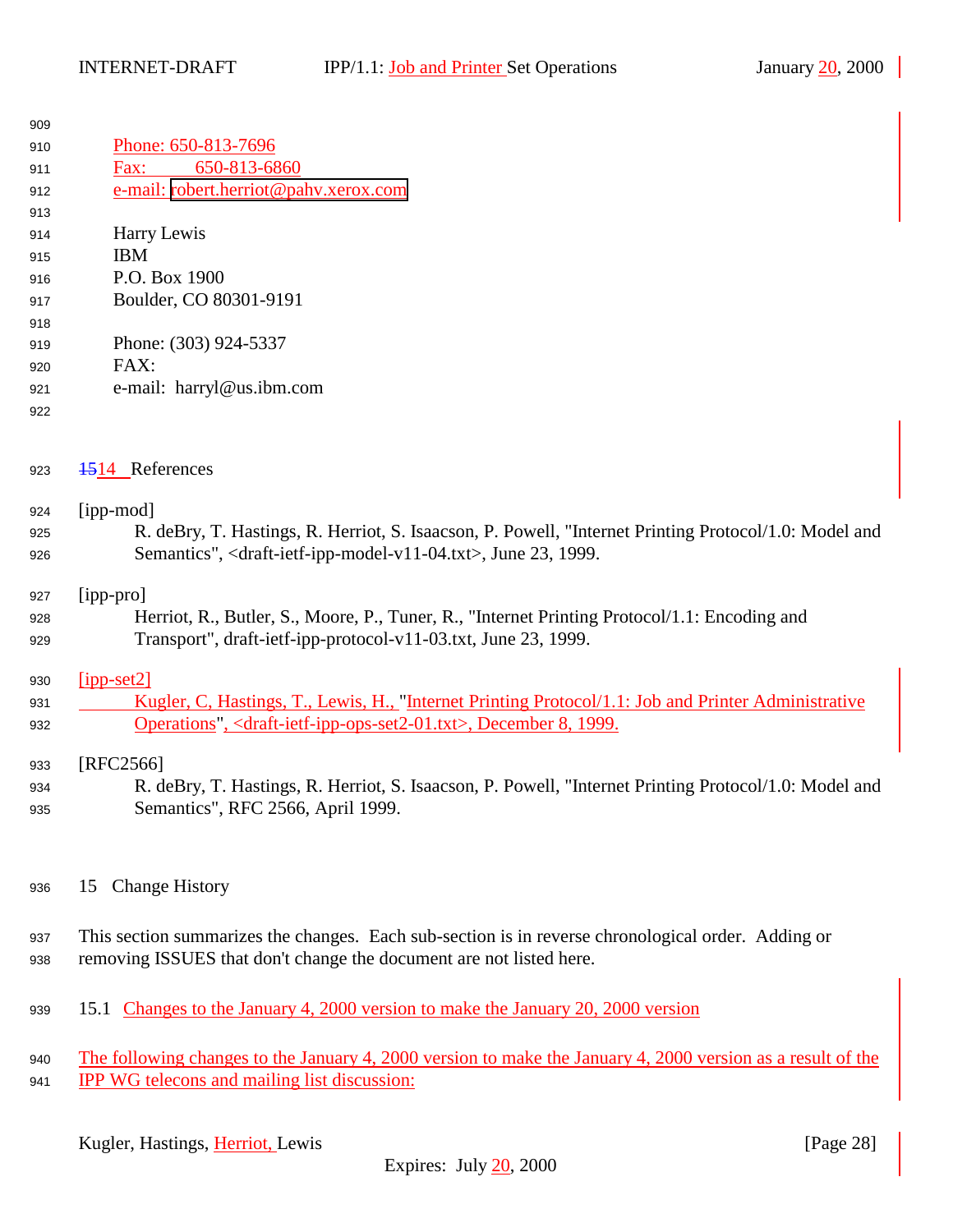| 942 | 1. Replaced the "factory-settings" operation attribute proposed to be added to the Get-Printer-Attributes                    |
|-----|------------------------------------------------------------------------------------------------------------------------------|
| 943 | operation with the Get-Rest-Printer-Attributes operation which returns the reset values and the possible                     |
| 944 | "xxx-supported" values.                                                                                                      |
| 945 | 2. Added the out-of-band 'any-name' value to be used with "xxx-supported" attributes with attribute syntax                   |
| 946 | <u>'type3 keyword   name' to indicate that any name will be accepted in a Job Creation operation for</u>                     |
| 947 | configurations that support such a concept.                                                                                  |
| 948 | 3. Added authentication-methods-supported (1setOf type2 keyword) and security-methods-supported                              |
| 949 | (1setOf type2 keyword) Printer Description attributes so that clients can discover the possible values for                   |
| 950 | use in Set-Printer-Attributes to set "uri-authentication-supported" and "uri-security-supported"                             |
| 951 | attributes, since the Reset-Printer operation doesn't change them.                                                           |
| 952 | 4. Added validation rules that the Printer MUST use to validate a Set-Printer-Attributes request.                            |
| 953 | 5. Clarified that the Set-Printer-Attributes operation MUST NOT have any side effects on other attributes,                   |
| 954 | unless explicitly specified in this document.                                                                                |
| 955 | 6. Moved the specification of the attributes that MUST be READ-ONLY to Appendix A.                                           |
| 956 | 7. Added the "document-format-varying-attributes" (1setOf type2 keyword)                                                     |
| 957 | 8. Added the REQUIRED "document-format-varying-scope" operation attribute to Set-Printer-Attributes                          |
| 958 | in order to control whether one or all document formats are affected for those attributes that vary by                       |
| 959 | document format.                                                                                                             |
| 960 | 9. Clarified that the Printer returns the client-error-attributes-not-settable status code in a Set-Printer-                 |
| 961 | Attributes response whether the attribute is READ-ONLY, the attribute is not supported, or the value is                      |
| 962 | not supported.                                                                                                               |
| 963 | 10. Added the out-of-band default value for use with Set-Job-Attributes and Job Creation operations.                         |
|     |                                                                                                                              |
| 964 | 11. Deleted the "printer-message-operation" Printer Description attribute.                                                   |
| 965 | 12. Made the "Get-Reset-Printer-Attributes" operation, along with the "authentication-methods-supported"                     |
| 966 | and the "security-methods-supported" Printer Description attributes REQUIRED, if the Set-Printer-                            |
| 967 | Attributes operation is supported.                                                                                           |
| 968 | 13. Made the 'not-settable' out-of-band value and the 'client-error-not-settable' status code REQUIRED, if                   |
| 969 | the Set-Printer-Attributes operation is supported.                                                                           |
| 970 | 14. Made the 'default' out-of-band value REQUIRED, if the Set-Job-Attributes operation is supported.                         |
|     |                                                                                                                              |
| 971 | 15. Removed the requirement that "xxx-supported" Printer Description attributes that contain only one<br>value be read-only. |
| 972 |                                                                                                                              |
|     |                                                                                                                              |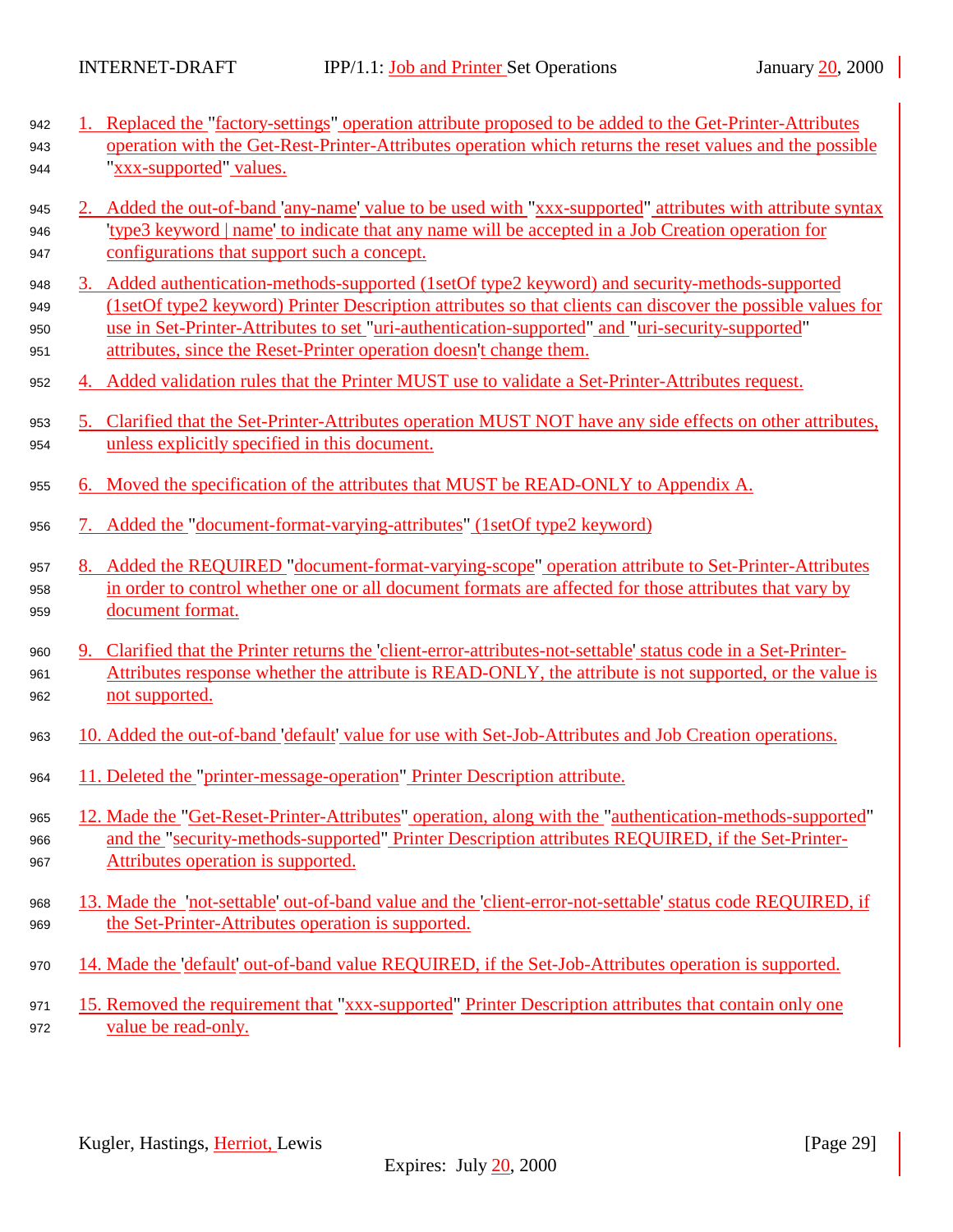<span id="page-29-0"></span>

| 973                                  | 15.2 Changes to the December 8, 1999 version to make the January 4, 2000 version                                                                                                                                                                                                                                                                                                        |
|--------------------------------------|-----------------------------------------------------------------------------------------------------------------------------------------------------------------------------------------------------------------------------------------------------------------------------------------------------------------------------------------------------------------------------------------|
| 974<br>975                           | The following changes to the December 8, 1999 version to make the January 4, 2000 version as a result of<br>the IPP WG telecons and mailing list discussion:                                                                                                                                                                                                                            |
| 976<br>977                           | 1. Removed the Set operations and related items from the Set2 specification [ipp-set2] to create this Set<br>specification.                                                                                                                                                                                                                                                             |
| 978<br>979                           | 2. Added that an attribute that can only be set to one fixed value SHOULD NOT be included in the<br>"printer-settable-attributes" or "job-settable-attributes" attributes.                                                                                                                                                                                                              |
| 980                                  | 3. Indicated that the encoding of the 'not-settable' out-of-band value is TBD.                                                                                                                                                                                                                                                                                                          |
| 981                                  | 4. Added that Set-Job-Attributes operation adds an attribute to the Job object if it wasn't already there                                                                                                                                                                                                                                                                               |
| 982                                  | 5. Added the conformance section to make it easy to understand the conformance requirements.                                                                                                                                                                                                                                                                                            |
| 983                                  | <b>Appendix AB: Allowed Values for Set-Printer-Attributes</b><br>16                                                                                                                                                                                                                                                                                                                     |
| 984                                  | This appendix contains a table of all IPP/1.1 attributes. Each row contains                                                                                                                                                                                                                                                                                                             |
| 985                                  | An attribute and                                                                                                                                                                                                                                                                                                                                                                        |
| 986                                  |                                                                                                                                                                                                                                                                                                                                                                                         |
| 987<br>988                           | The values allowed in the Set-Printer-Attributes operation for the attribute. The entry in each cell is<br>the name (first few words) of each item below 1, 2, 3 and 4a-g.                                                                                                                                                                                                              |
| 989                                  | The allowed values include the following cases:                                                                                                                                                                                                                                                                                                                                         |
| 990                                  | 1. Read-only: the Set-Printer-Attributes operation cannot change this attribute                                                                                                                                                                                                                                                                                                         |
| 991<br>992<br>993<br>994             | Any of "xxx-supported": the Set-Printer-Attributes operation accepts values that are allowed<br>2.<br>according to the IPP/1.1 rules for the "xxx-supported" attribute (see section 3.1.2.3 of the "Internet"<br>Printing Protocol/1.1: Implementer's Guide" [ipp-iig]). The 'xxx-supported' attribute value is<br>obtained from Get-Printer-Attributes'.                               |
| 995<br>996<br>997<br>998             | <u>Any of Reset "xxx-supported": the Set-Printer-Attributes operation accepts values that are allowed</u><br>3.<br>according to the IPP/1.1 rules for the "xxx-supported" attribute (see section 3.1.2.3 of the "Internet"<br>Printing Protocol/1.1: Implementer's Guide" [ipp-iig]). The "xxx-supported" attribute value is<br>obtained from Get-Reset-Printer-Attributes (see below). |
| 999<br>1000                          | Any value of the proper syntax type: the Set-Printer-Attributes accepts any value of the specified<br>4.<br>syntax type. The types supported are enumerated below.                                                                                                                                                                                                                      |
| 1001<br>1002<br>1003<br>1004<br>1005 | Any text( $127$ )<br>a.<br>b. Any name $(127)$<br>c. Any uri<br>d. Any boolean<br>e. Any positive integer                                                                                                                                                                                                                                                                               |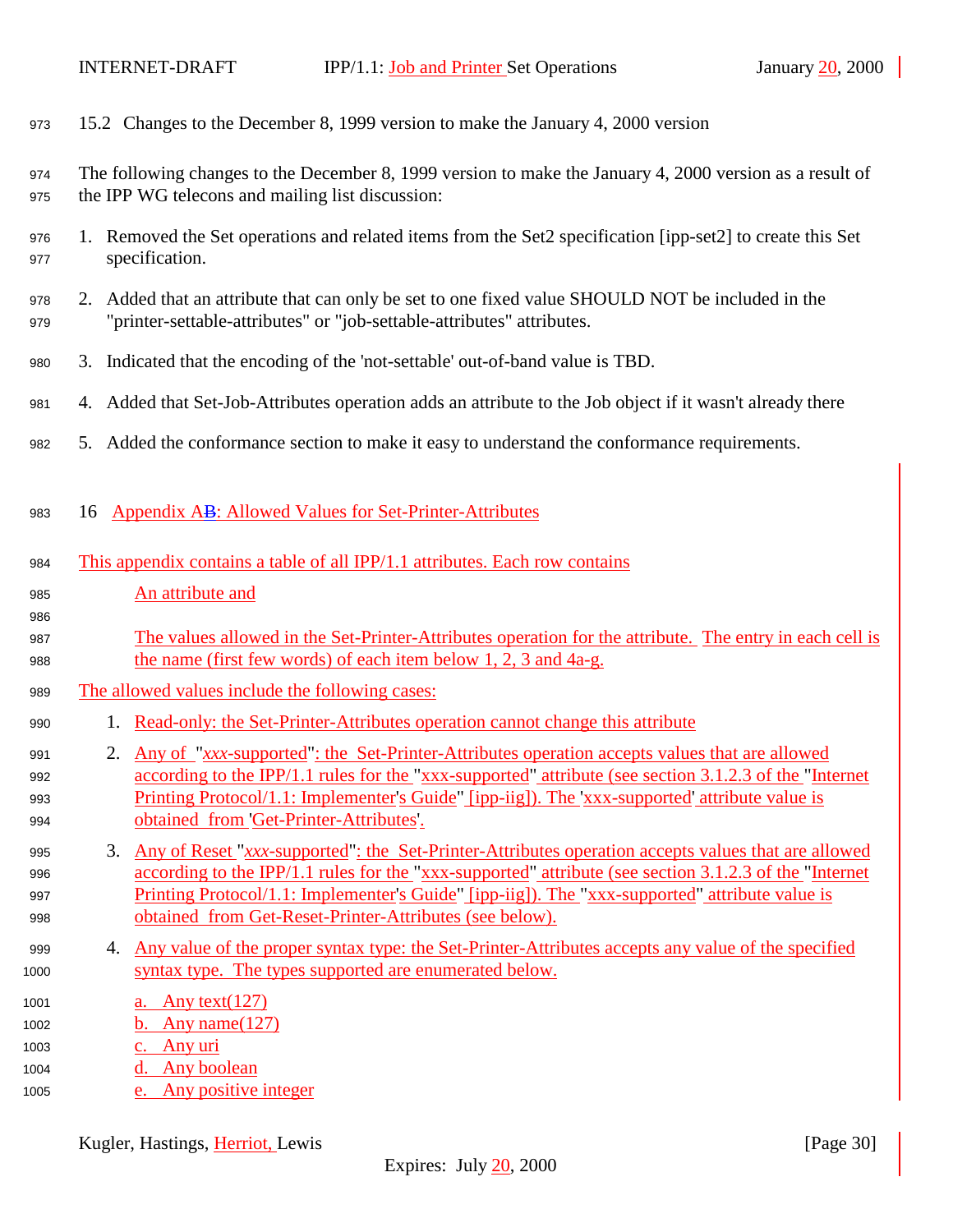<span id="page-30-0"></span>

| 1006 |  | Any datetime |
|------|--|--------------|
|      |  |              |

<sup>1007</sup> g. 1setOf any uri

<sup>1008</sup> 5. Combination of 'Any of Reset "*xxx*-supported"' or 'Any name'.

<sup>1009</sup> If a Printer implementation doesn't want to allow values of any syntax type, it can make the value be read-

1010 only. For example, for a monochrome printer the attribute "color-supported" is "false" and must be read-<sup>1011</sup> only. Otherwise an admin could set it to "true" because the value can have "any boolean".

# <sup>1012</sup> **Table 2 - Values allowed for Job Template Attributes in the Set-Job-Attributes Operation**

1013

| <b>Job Template Attributes</b>              | <b>Values allowed for Set</b> |
|---------------------------------------------|-------------------------------|
|                                             |                               |
| $job$ -priority (integer $(1:100)$ )        | Any of "xxx-supported"        |
| job-hold-until (type3 keyword   name (MAX)) | Any of "xxx-supported"        |
| job-sheets (type3 keyword   name(MAX))      | Any of "xxx-supported"        |
| multiple-document-handling (type2 keyword)  | Any of "xxx-supported"        |
| copies (integer(1:MAX))                     | Any of "xxx-supported"        |
| finishings (1setOf type2 enum)              | Any of "xxx-supported"        |
| page-ranges (1setOf rangeOfInteger (1:MAX)) | Any of "xxx-supported"        |
| sides (type2 keyword)                       | Any of "xxx-supported"        |
| $number-up (integer(1:MAX))$                | Any of "xxx-supported"        |
| orientation-requested (type2 enum)          | Any of "xxx-supported"        |
| media (type3 keyword   name(MAX))           | Any of "xxx-supported"        |
| printer-resolution (resolution)             | Any of "xxx-supported"        |
| print-quality (type2 enum)                  | Any of "xxx-supported"        |

#### 1014

# <sup>1015</sup> **Table 3 - Values allowed for Job Description Attributes in the Set-Job-Attributes Operation**

1016 1017

| <b>Job Description Attributes</b>               | <b>Values allowed for Set</b> |
|-------------------------------------------------|-------------------------------|
|                                                 |                               |
| job-uri (uri)                                   | read-only                     |
| $job-id$ (integer $(1:MAX)$ )                   | read-only                     |
| job-printer-uri (uri)                           | read-only                     |
| job-more-info (uri)                             | read-only                     |
| $job$ -name (name $(MAX)$ )                     | Any name(MAX)                 |
| job-originating-user-name (name(MAX))           | read-only                     |
| job-state (type1 enum)                          | read-only                     |
| job-state-reasons (1setOf type2 keyword)        | read-only                     |
| job-state-message (text(MAX))                   | read-only                     |
| job-detailed-status-messages (1setOf text(MAX)) | read-only                     |
| job-document-access-errors (1setOf text(MAX))   | read-only                     |
| number-of-documents (integer(0:MAX))            | read-only                     |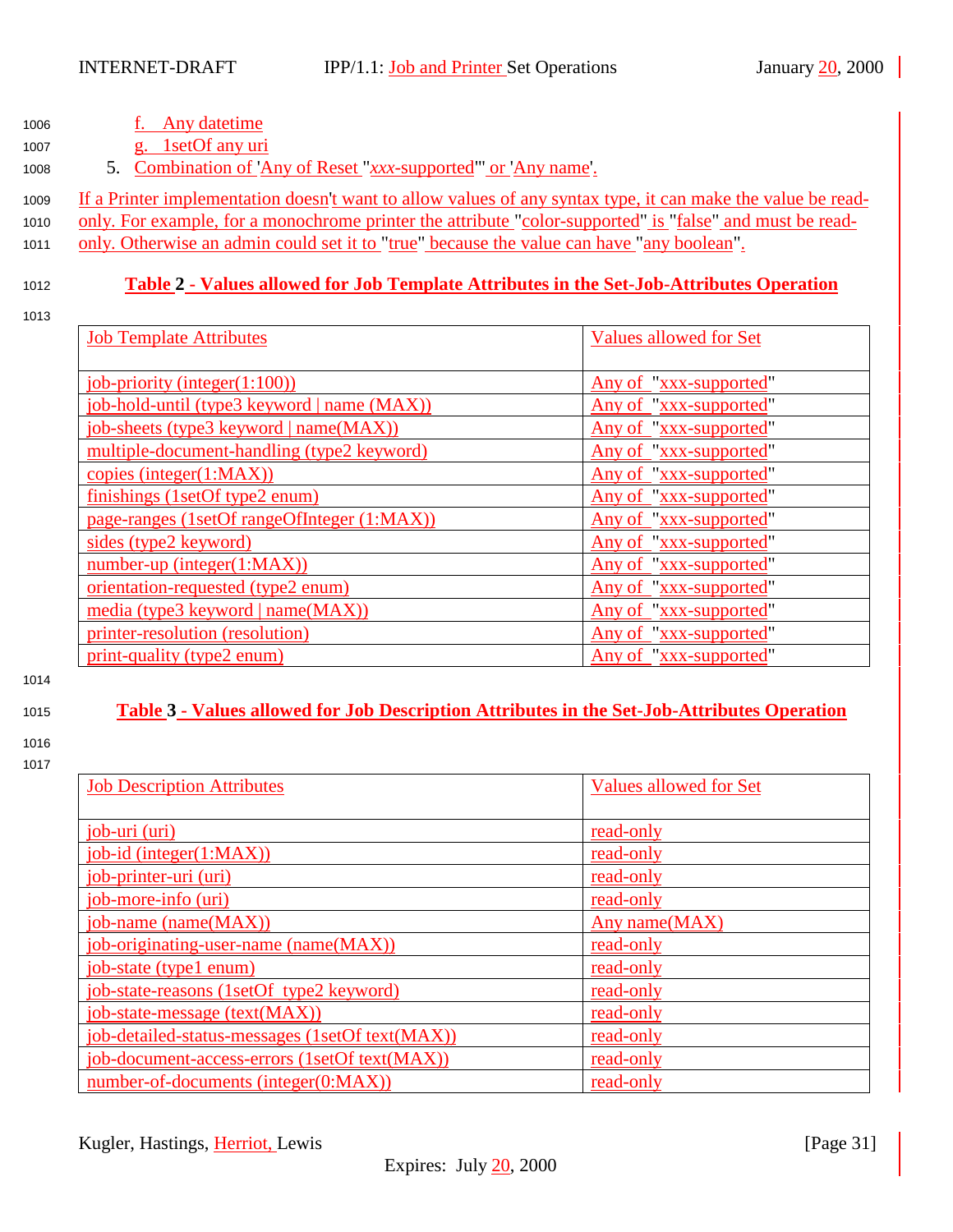<span id="page-31-0"></span>

| <b>Job Description Attributes</b>             | Values allowed for Set |
|-----------------------------------------------|------------------------|
| $output$ -device-assigned (name(127))         | read-only              |
| time-at-creation (integer(MIN:MAX))           | read-only              |
| time-at-processing (integer(MIN:MAX))         | read-only              |
| time-at-completed (integer(MIN:MAX))          | read-only              |
| job-printer-up-time (integer(1:MAX))          | read-only              |
| date-time-at-creation (dateTime)              | read-only              |
| date-time-at-processing (dateTime)            | read-only              |
| date-time-at-completed (dateTime)             | read-only              |
| number-of-intervening-jobs (integer(0:MAX))   | read-only              |
| job-message-from-operator (text(127))         | Any text $(127)$       |
| job-k-octets (integer(0:MAX))                 | read-only              |
| job-impressions (integer(0:MAX))              | read-only              |
| job-media-sheets (integer(0:MAX))             | read-only              |
| job-k-octets-processed (integer(0:MAX))       | read-only              |
| job-impressions-completed (integer(0:MAX))    | read-only              |
| job-media-sheets-completed (integer(0:MAX))   | read-only              |
| attributes-charset (charset)                  | read-only              |
| attributes-natural-language (naturalLanguage) | read-only              |

- 
- 1020 1021

| <b>Printer Job Template Attributes</b>              | Valı       |
|-----------------------------------------------------|------------|
| job-priority-default (integer(1:100))               | <u>Any</u> |
| job-hold-until-default (type3 keyword   name (MAX)) | Any        |
| job-sheets-default (type3 keyword   name(MAX))      | <u>Any</u> |
| multiple-document-handling-default (type2 keyword)  | <u>Any</u> |
| copies-default (integer(1:MAX))                     | Any        |
| finishings-default (1setOf type2 enum)              | Any        |
| sides-default (type2 keyword)                       | Any        |
| number-up-default (integer(1:MAX))                  | Any        |
| orientation-requested-default (type2 enum)          | Any        |
| media-default (type3 keyword   name(MAX))           | Any        |
| printer-resolution-default (resolution)             | Any        |
| nrint-quality-default (type) enum)                  | Any        |

# <sup>1019</sup> **Table 4 - Values allowed for Printer Job Template Attributes in the Set-Printer-Attributes Operation**

| <b>Printer Job Template Attributes</b>                        | <b>Values allowed for Set</b>          |
|---------------------------------------------------------------|----------------------------------------|
|                                                               |                                        |
| job-priority-default (integer(1:100))                         | Any of "xxx-supported"                 |
| job-hold-until-default (type3 keyword   name (MAX))           | Any of "xxx-supported"                 |
| job-sheets-default (type3 keyword   name(MAX))                | Any of "xxx-supported"                 |
| multiple-document-handling-default (type2 keyword)            | Any of "xxx-supported"                 |
| copies-default (integer(1:MAX))                               | Any of "xxx-supported"                 |
| finishings-default (1setOf type2 enum)                        | Any of "xxx-supported"                 |
| sides-default (type2 keyword)                                 | Any of "xxx-supported"                 |
| number-up-default (integer(1:MAX))                            | Any of "xxx-supported"                 |
| orientation-requested-default (type2 enum)                    | Any of "xxx-supported"                 |
| media-default (type3 keyword   name(MAX))                     | Any of "xxx-supported"                 |
| printer-resolution-default (resolution)                       | Any of "xxx-supported"                 |
| print-quality-default (type2 enum)                            | Any of "xxx-supported"                 |
| job-priority-supported (integer(1:100))                       | Any integer $(1:100)$                  |
| job-hold-until-supported (1setOf(type3 keyword   name (MAX))) | <u>Any of Reset "xxx-supported" or</u> |
|                                                               | any name                               |
| job-sheets-supported (1setOf(type3 keyword   name(MAX)))      | Any of Reset "xxx-supported" or        |
|                                                               | any name                               |
|                                                               |                                        |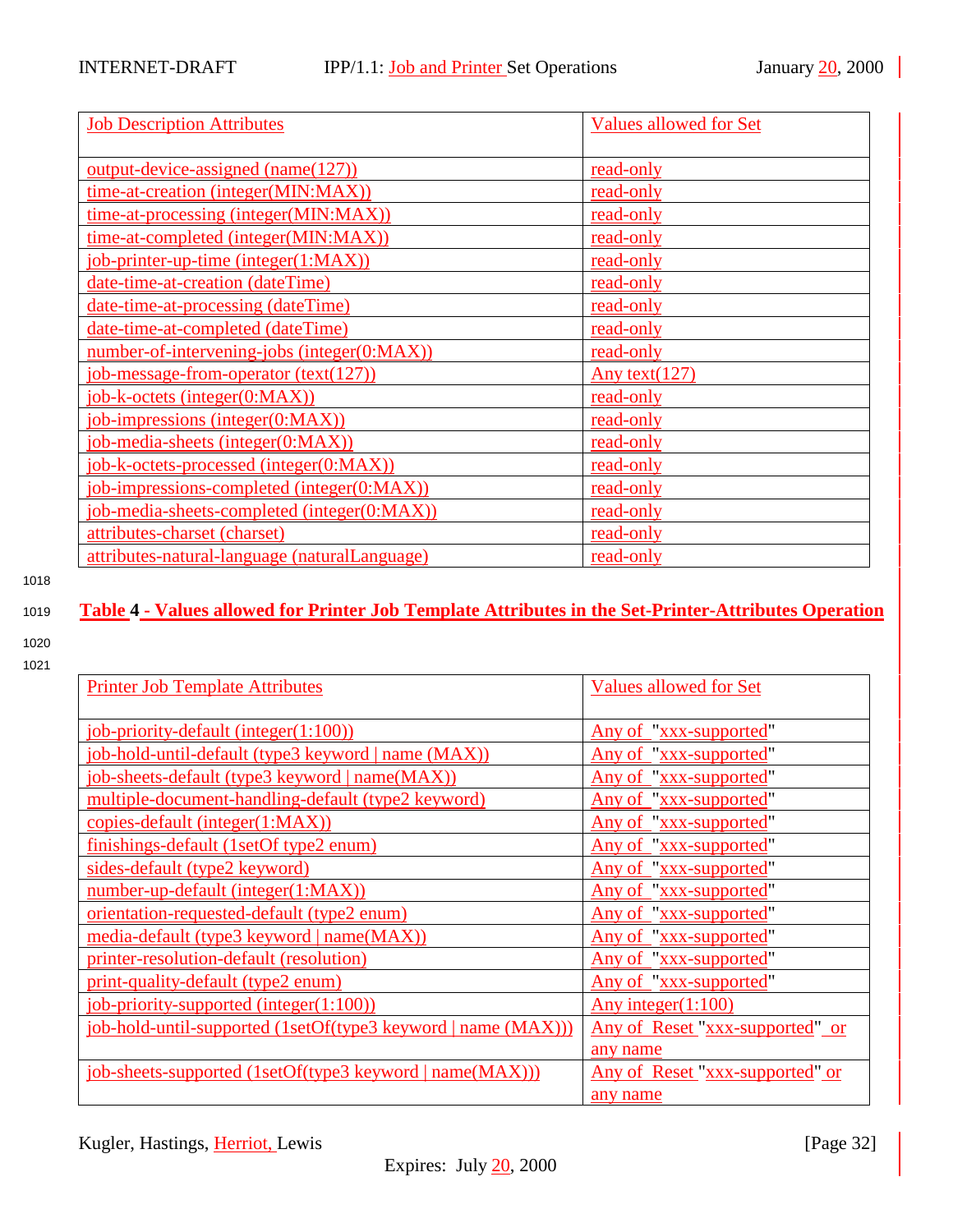<span id="page-32-0"></span>

| <b>Printer Job Template Attributes</b>                      | <b>Values allowed for Set</b>   |
|-------------------------------------------------------------|---------------------------------|
|                                                             |                                 |
| multiple-document-handling-supported (1setOf type2 keyword) | Any of Reset "xxx-supported"    |
| copies-supported (rangeOfInteger(1:MAX))                    | Any of Reset "xxx-supported"    |
| finishings-supported (1setOf type2 enum)                    | Any of Reset "xxx-supported"    |
| page-ranges-supported (boolean)                             | Any boolean                     |
| sides-supported (1setOf type2 keyword)                      | Any of Reset "xxx-supported"    |
| number-up-supported (1setOf (integer(1:MAX))                | Any of Reset "xxx-supported"    |
| rangeOfInteger(1:MAX))                                      |                                 |
| <u>orientation-requested-supported (1setOf type2 enum)</u>  | Any of Reset "xxx-supported"    |
| media-supported (1setOf (type3 keyword   name(MAX)))        | Any of Reset "xxx-supported" or |
|                                                             | any name                        |
| printer-resolution-supported (1setOf resolution)            | Any of Reset "xxx-supported"    |
| print-quality-supported (1setOf type2 enum)                 | Any of Reset "xxx-supported"    |

# <sup>1023</sup> **Table 5 - Values allowed for Printer Description Attributes in the Set-Printer-Attributes Operation**

| ×<br>۹ |
|--------|
|        |

| <b>Printer Description Attributes</b>                         | <b>Values allowed for Set</b>      |
|---------------------------------------------------------------|------------------------------------|
|                                                               |                                    |
| printer-uri-supported (1setOf uri)                            | 1setOf Any uri                     |
| uri-authentication-supported (1setOf type2 keyword)           | Any of Reset "xxx-supported";use   |
|                                                               | authentication-methods-supported   |
| uri-security-supported (1setOf type2 keyword)                 | Any of Reset "xxx-supported"; use  |
|                                                               | security-methods-supported         |
| printer-name (name(127))                                      | Any name(127)                      |
| $printer-location (text(127))$                                | Any text $(127)$                   |
| $printer\text{-}info (text(127))$                             | Any text $(127)$                   |
| printer-more-info (uri)                                       | Any uri                            |
| printer-driver-installer (uri)                                | Any uri                            |
| printer-make-and-model (text(127))                            | Any text $(127)$                   |
| printer-more-info-manufacturer (uri)                          | Any uri                            |
| printer-state (type1 enum)                                    | Read-only                          |
| printer-state-reasons (1setOf type2 keyword)                  | Read-only                          |
| printer-state-message (text(MAX))                             | Read-only                          |
| ipp-versions-supported (1setOf type2 keyword)                 | Any of Reset "xxx-supported"       |
| operations-supported (1setOf type2 enum)                      | Any of Reset "xxx-supported"       |
| multiple-document-jobs-supported (boolean)                    | Any of Reset "xxx-supported"       |
| charset-configured (charset)                                  | Any of "xxx-supported"             |
| charset-supported (1setOf charset)                            | Any of Reset "xxx-supported"       |
| natural-language-configured (naturalLanguage)                 | <u>Any of "xxx-supported", use</u> |
|                                                               | generated-natural-language-        |
|                                                               | supported                          |
| generated-natural-language-supported (1setOf naturalLanguage) | Any of Reset "xxx-supported"       |